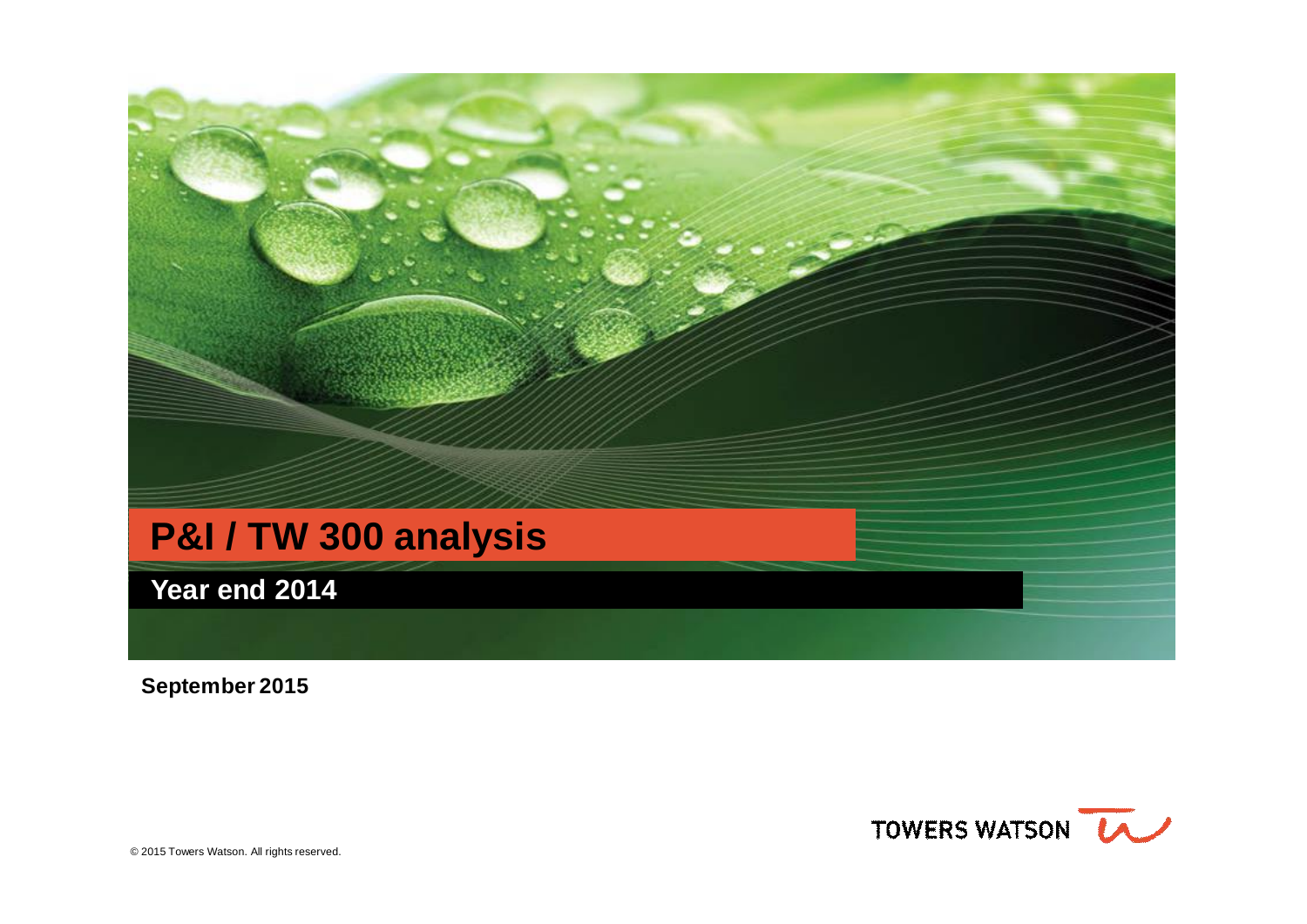# **Table of contents**

| <b>Executive summary</b>                           | $\mathbf{3}$ |
|----------------------------------------------------|--------------|
| Section 1: Total value of assets                   | 6            |
| <b>Section 2: Growth rates</b>                     | 11           |
| <b>Section 3: Distribution by type</b>             | 19           |
| Section 4: Distribution by size segment            | 21           |
| <b>Section 5: Distribution by region</b>           | 24           |
| <b>Section 6: Distribution by market</b>           | 27           |
| Section 7: Distribution by DB/DC plan              | 29           |
| <b>Section 8: Asset allocation</b>                 | 32           |
| <b>Section 9: Sovereign pension funds</b>          | 35           |
| Section 10: Full P&I/TW 300 ranking                | 38           |
| <b>Contact details and limitations of reliance</b> | 47           |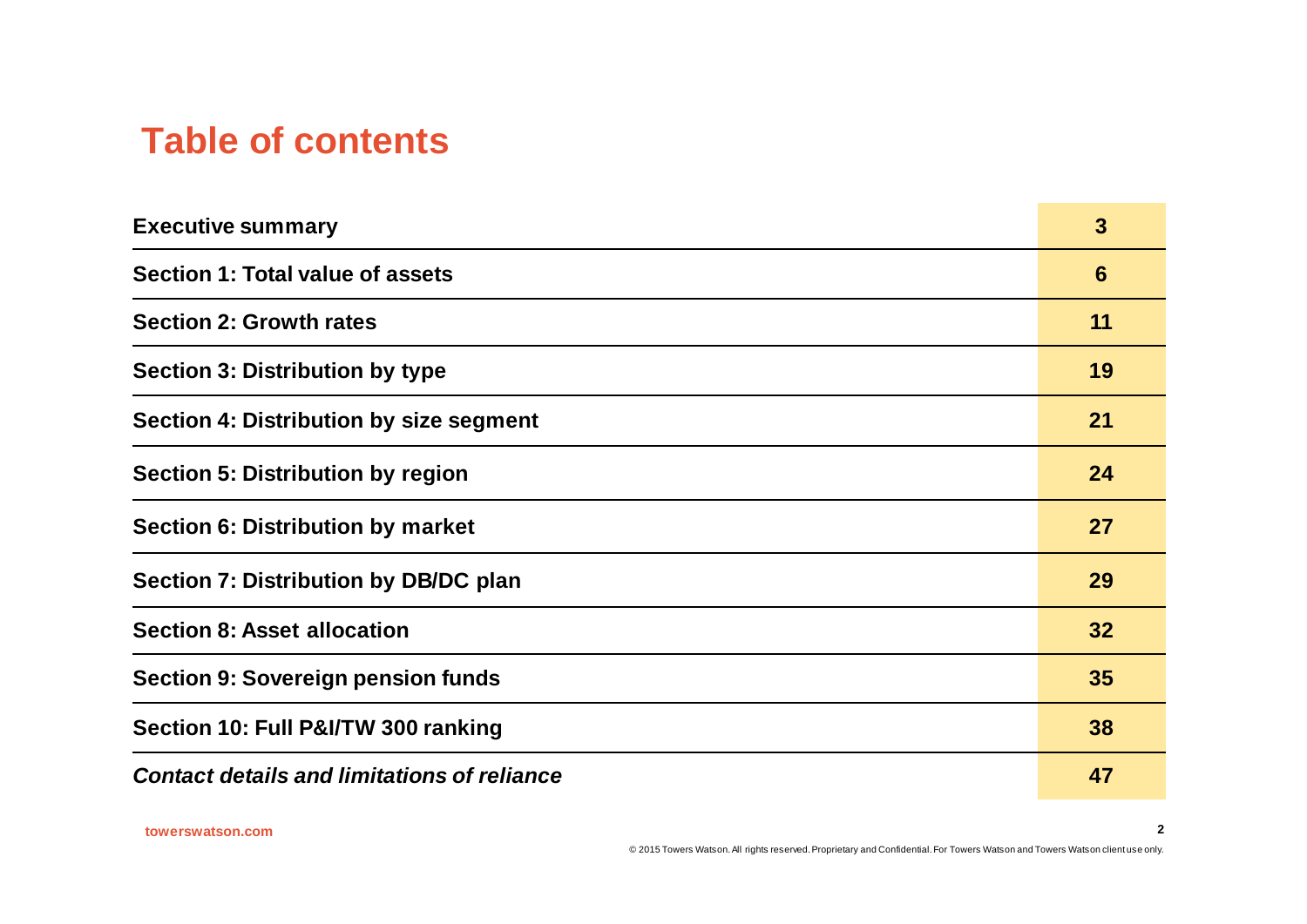# **Executive summary**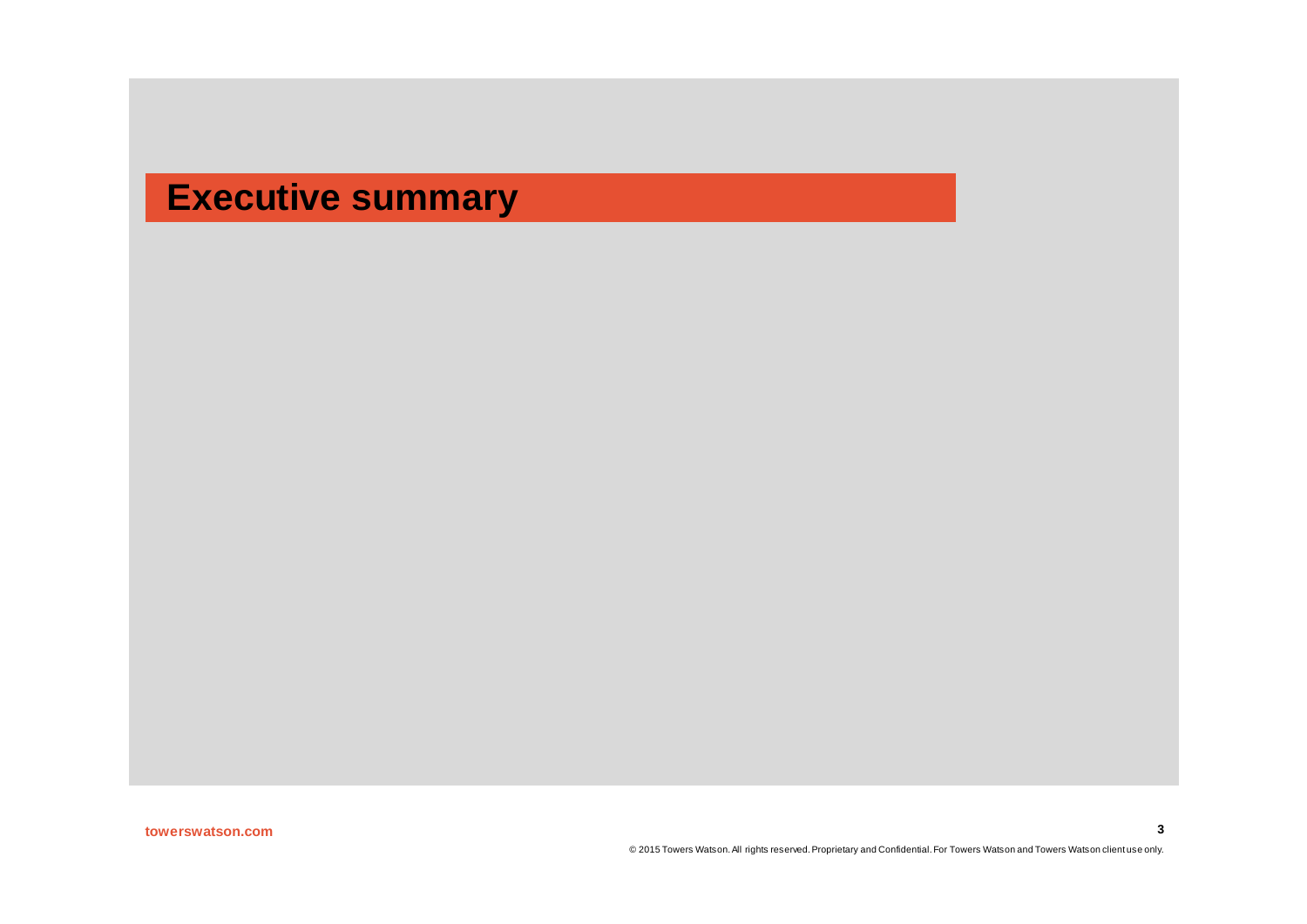### **Executive summary**

- Assets under management (AUM) of the world's largest pension funds totalled US\$15.4 trillion in 2014.
- Funds' AUM increased by 3.4% in 2014, compared to 6.2% in 2013.
- <sup>l</sup> The top 20 funds had a growth rate of 3.9% in 2014, a slightly higher increase than the overall ranking.
- North America remained the largest region in terms of AUM, accounting for 43.2% of all assets in the research.
- Europe was the second-largest region (28.5%), followed by Asia-Pacific (24.1%).
- North America experienced the most noticeable annualized growth during the period 2009-2014 (7.6%), continuing the good performance since the 2008 recession. Europe and Asia-Pacific showed growth rates of 7.1% and 3.9%, respectively.

*"Funds' AUM increased by 3.4% in 2014, a lower performance compared to 6.2% in 2013"*

*"The top 20 funds had a growth rate of 3.9% in 2014*

*"North America remained the largest region"*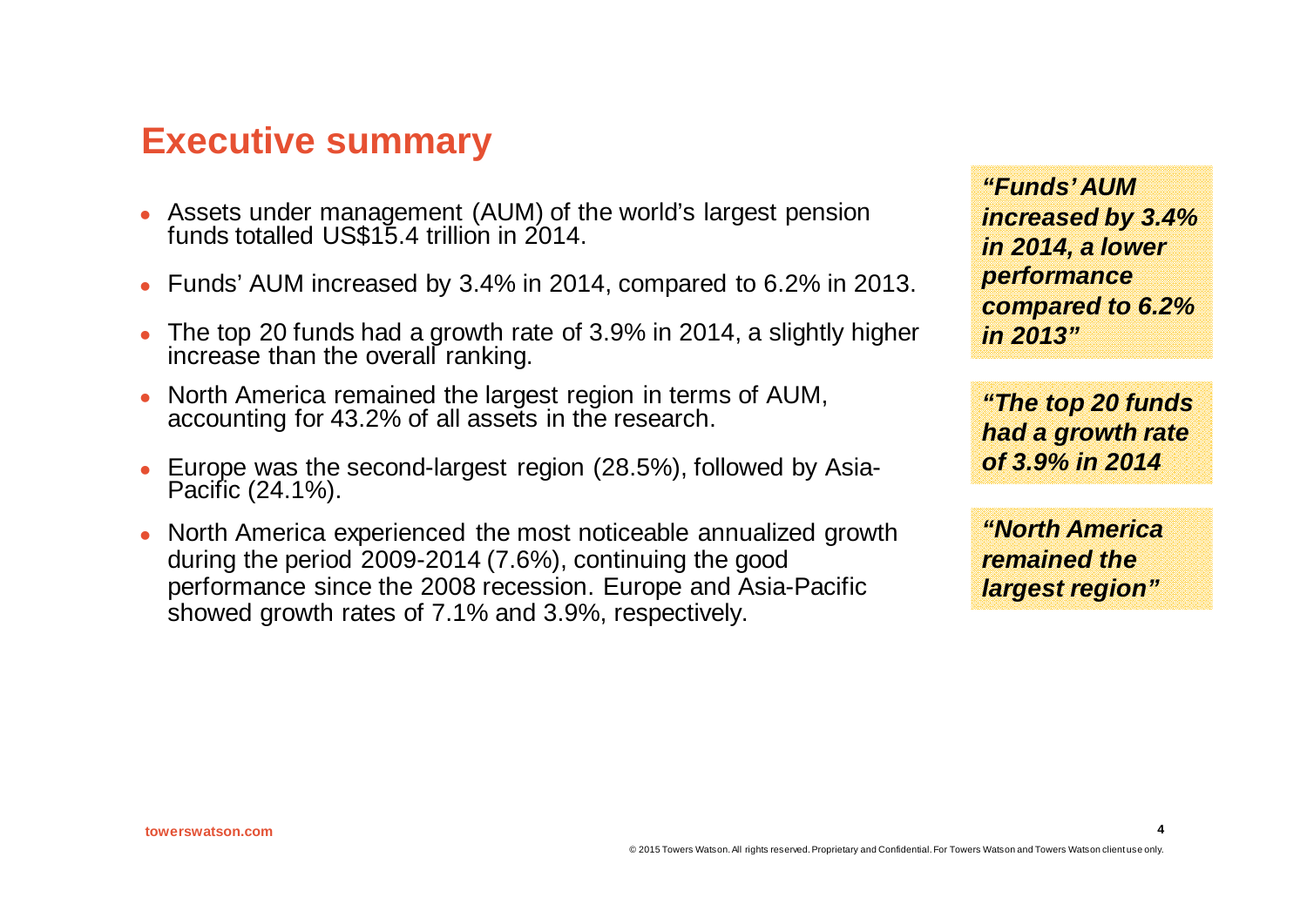# **Executive summary**

- The US accounted for 128 of the funds in the ranking. Since 2009, it has seen nine of its funds drop out from the top 300, while 10 new funds joined the ranking.
- Sovereign and public sector pension funds accounted for 66.9% of the total assets, with 141 funds in the top 300.
- Defined benefit (DB) funds accounted for 66.8% of the total assets in the ranking. DB assets grew by 3.7% in 2014, compared to 4.7% for defined contribution (DC) plans, 1.4% for reserve funds, and a decrease of 2.5% for hybrids.<sup>\*</sup>
- <sup>l</sup> On an arithmetic average basis, the top 20 funds invested approximately 39.5% of their assets in fixed income securities, 42.2% in equities, and 18.3% in alternatives and cash.
- <sup>l</sup> North American funds have predominantly invested in equities while there was a higher interest for fixed income in Asia-Pacific funds.

*"66.9% were public sector or sovereign pension funds"*

*"DB funds predominate, accounting for 66.8% of the AUM"*

*"39.5% of the top 20 funds' assets were invested in fixed income and 42.2% in equities"*

**5**

*\*Note: Hybrid funds are plans that incorporate both DB and DC components. Reserve funds are set aside by a national government to guarantee pension payments in the future. By definition, these funds are characterised by no explicit liabilities and are neither DB or DC.*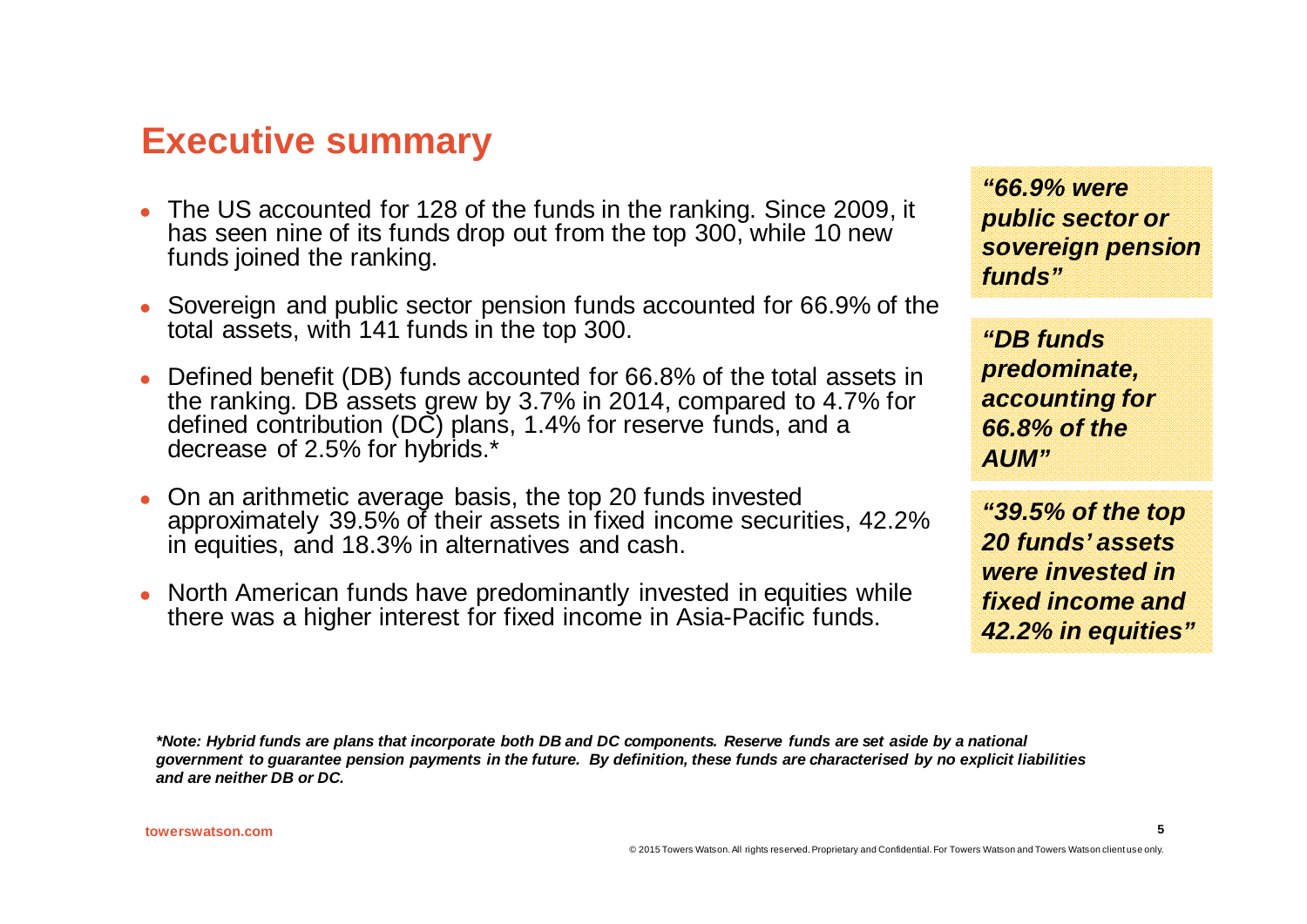**Total value of assets**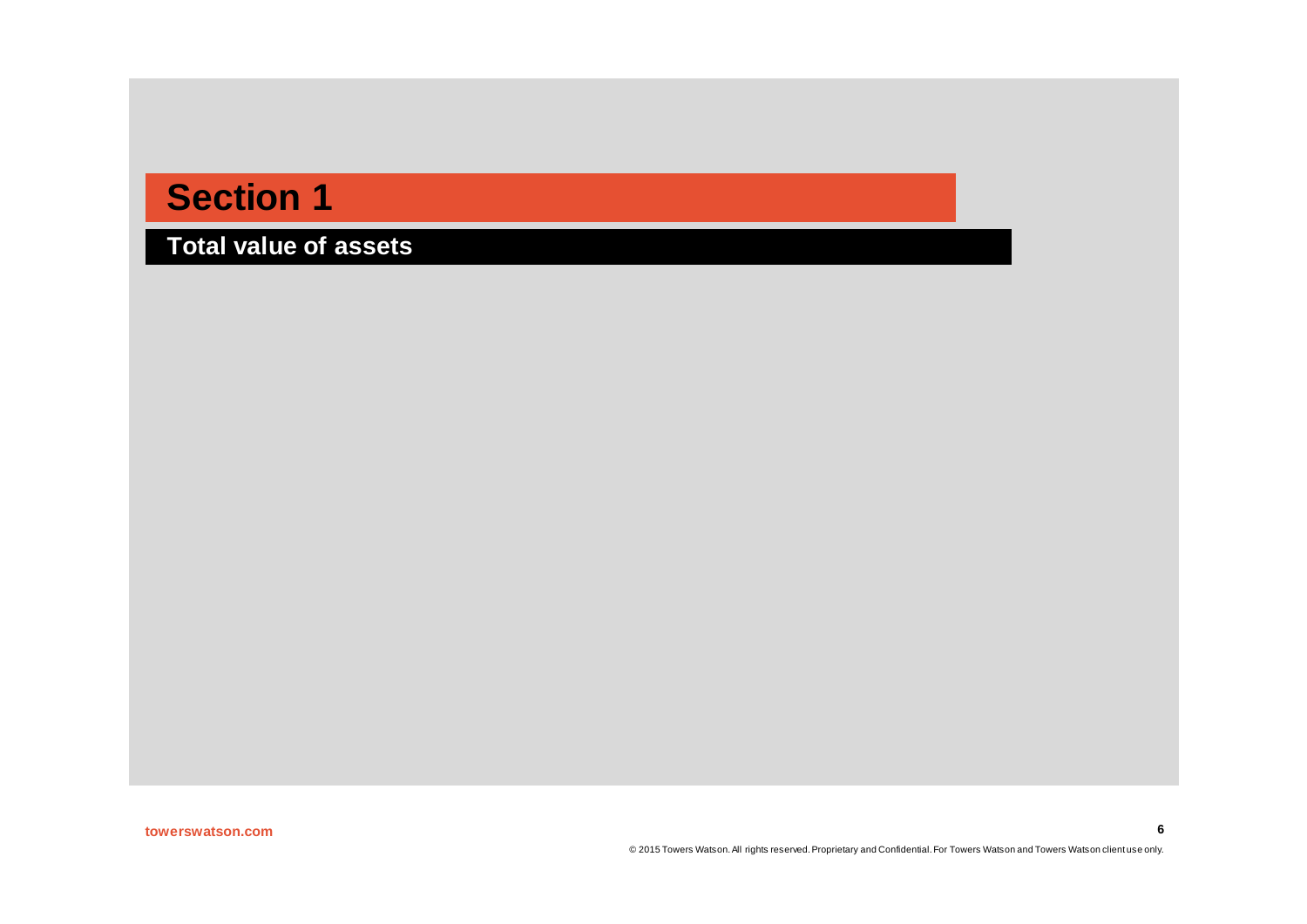### **Total value of assets 2009 to 2014**



*\*The Global Pension Asset Study (GPAS) is a Towers Watson study which gathers yearly data on total assets, asset allocation, and plan structure for occupational pension plans in Australia, Brazil, Canada, France, Germany, Hong Kong, Ireland, Japan, Malaysia, Mexico Netherlands, South Africa, South Korea, Switzerland, UK and US.*

- During 2014, the world's top 300 pension funds experienced a growth of 3.4% (6.2% in 2013) in terms of assets under management.
- The cumulative growth in the period 2009-2014 was 36.2%.
- The world's top 300 pension funds represented 42.6% (43.7% in 2013) of the global pension assets, as estimated by GPAS\*.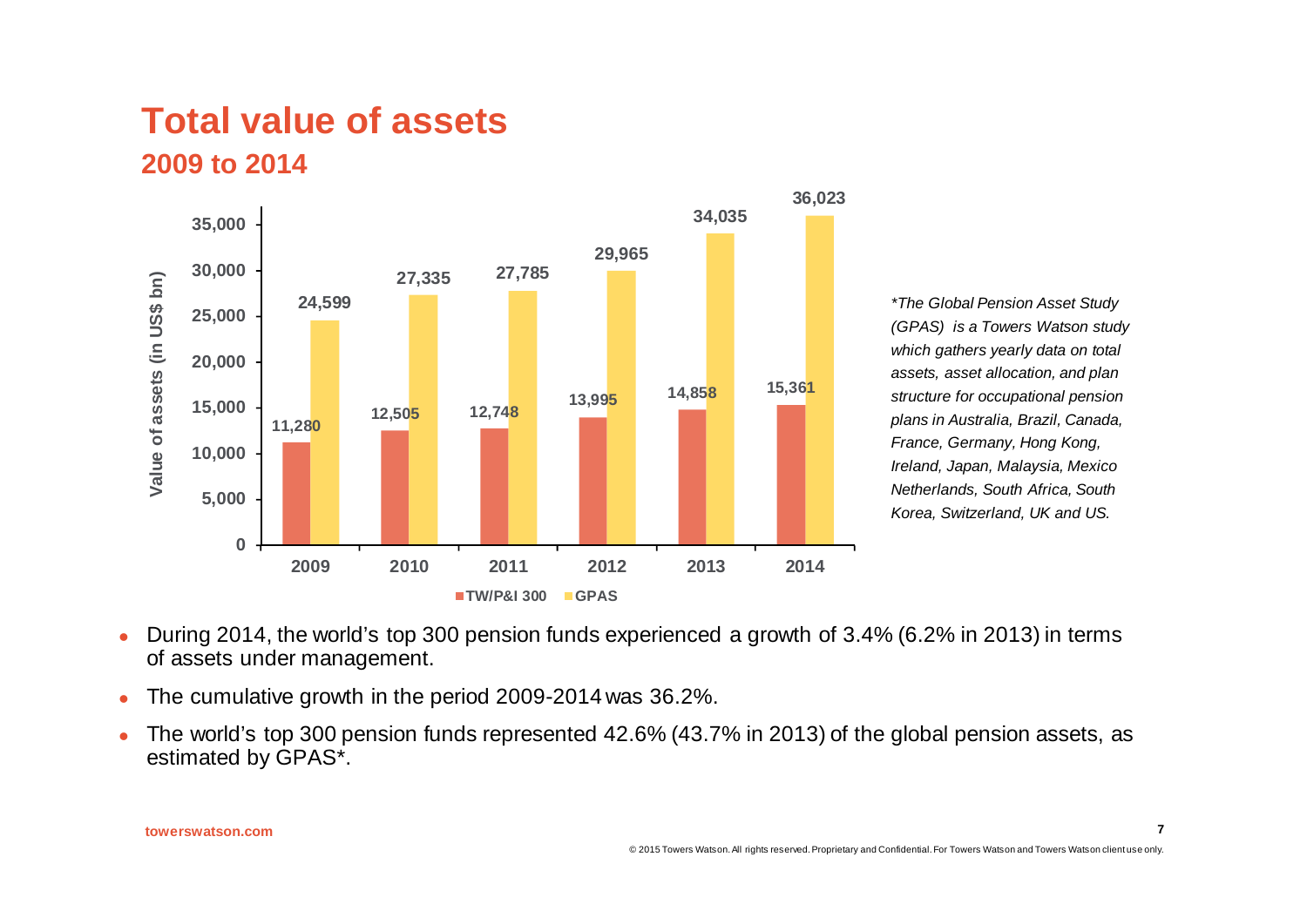#### **Total value of top 20 fund assets 2009 to 2014**



- The AUM for the top 20 pension funds increased by 3.9% during the last year, a slightly higher increase than the overall ranking.
- The top 20 funds accounted for 39.4% of the AUM in the ranking, similar to the last five years.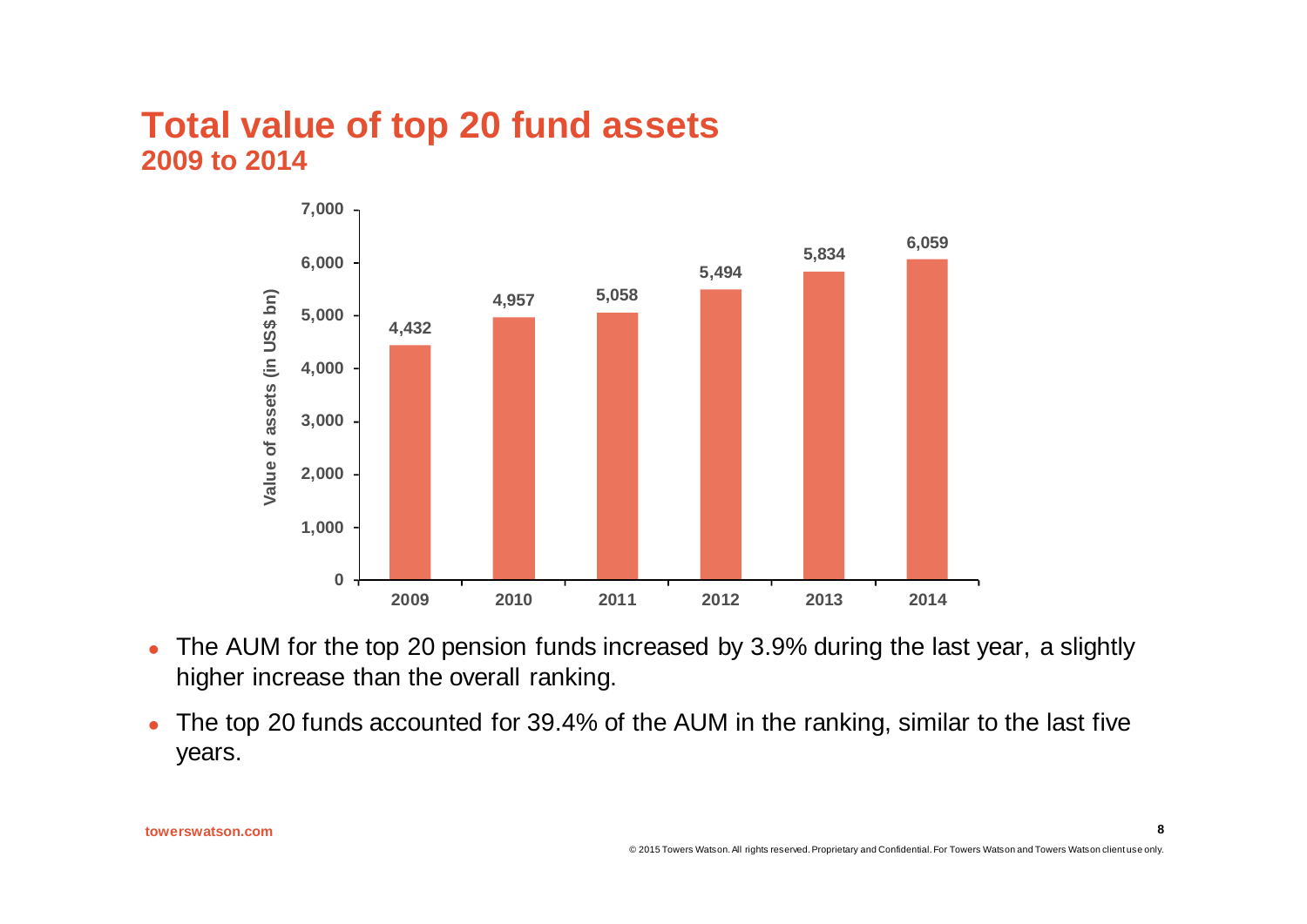# **Major movements in top 20 funds**

- There was one new entrant in the top 20 funds during 2014, ATP (Denmark), replacing Pension Fund Association (Japan).
- The Government Pension Investment Fund of Japan remained at the top of the ranking. where it has been since 2002, with AUM totalling US\$ 1,144 billion in 2014. This fund is almost 30% larger than the second fund in the ranking, the Government Pension Fund of Norway (US\$ 884 billion).
- <sup>l</sup> Within the top 20, the share of US pension funds continued to increase, moving from 23.9% to 25.2% over the last year. This share is still much lower than its pre-crisis level (36% in 2007).
- Asia-Pacific funds' share was 39.7%, down from 43.1% in 2013. This decrease is partially explained by the exit of the Pension Fund Association of Japan from the top 20.
- On the contrary, Europe's share increased from 25.2% to 27.1% in the same period.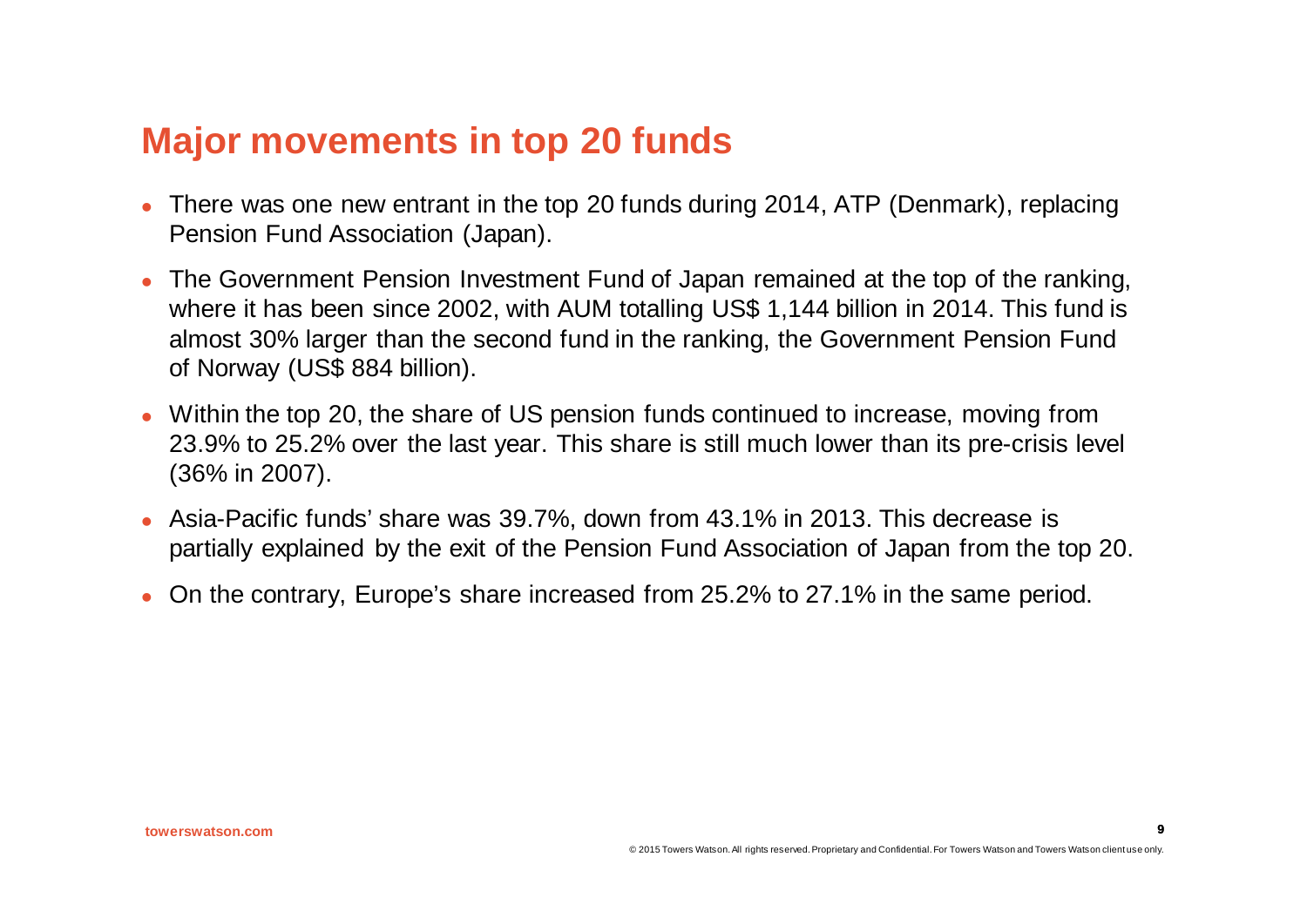# **Quotes from the top 20 funds**

- 15 out of the top 20 published annual reports in English on their websites for FY2014.
- Nine of the funds emphasized the volatility and uncertainty in global markets. In line with this, 11 funds highlighted portfolio diversification as a key strategy for their investment performance.
- <sup>l</sup> Eight funds highlighted the strong performance of the equity market in the past year.
- Nine funds stated that returns were affected by low interest rates, and five funds also mentioned the fall in oil prices in the fourth quarter of 2014 as a relevant factor affecting performance.
- Five funds expressed concern about the ageing populations and increasing life expectancy as potential threats for the sustainability of the pension plans.

*"The return on the fund's equity investments has been very strong in recent years, and we cannot expect this to continue. Together with record-low interest rates globally, this will make it a challenge for the fund to deliver similarly high returns going forward." Oystein Olsen, Government Pension Fund of Norway*

*"Strong results were achieved despite a turbulent investment environment: low interest rates, intense global competition pushing up asset prices, the fourth-quarter slide in oil prices and resulting stock market volatility." Ron Mock, Ontario Teachers*

*"This year's total Fund and absolute and relative returns demonstrate the benefits of a resilient portfolio that is broadly diversified across geographies and a mix of public and private asset classes." Mark Wiseman, Canada Pension Plan*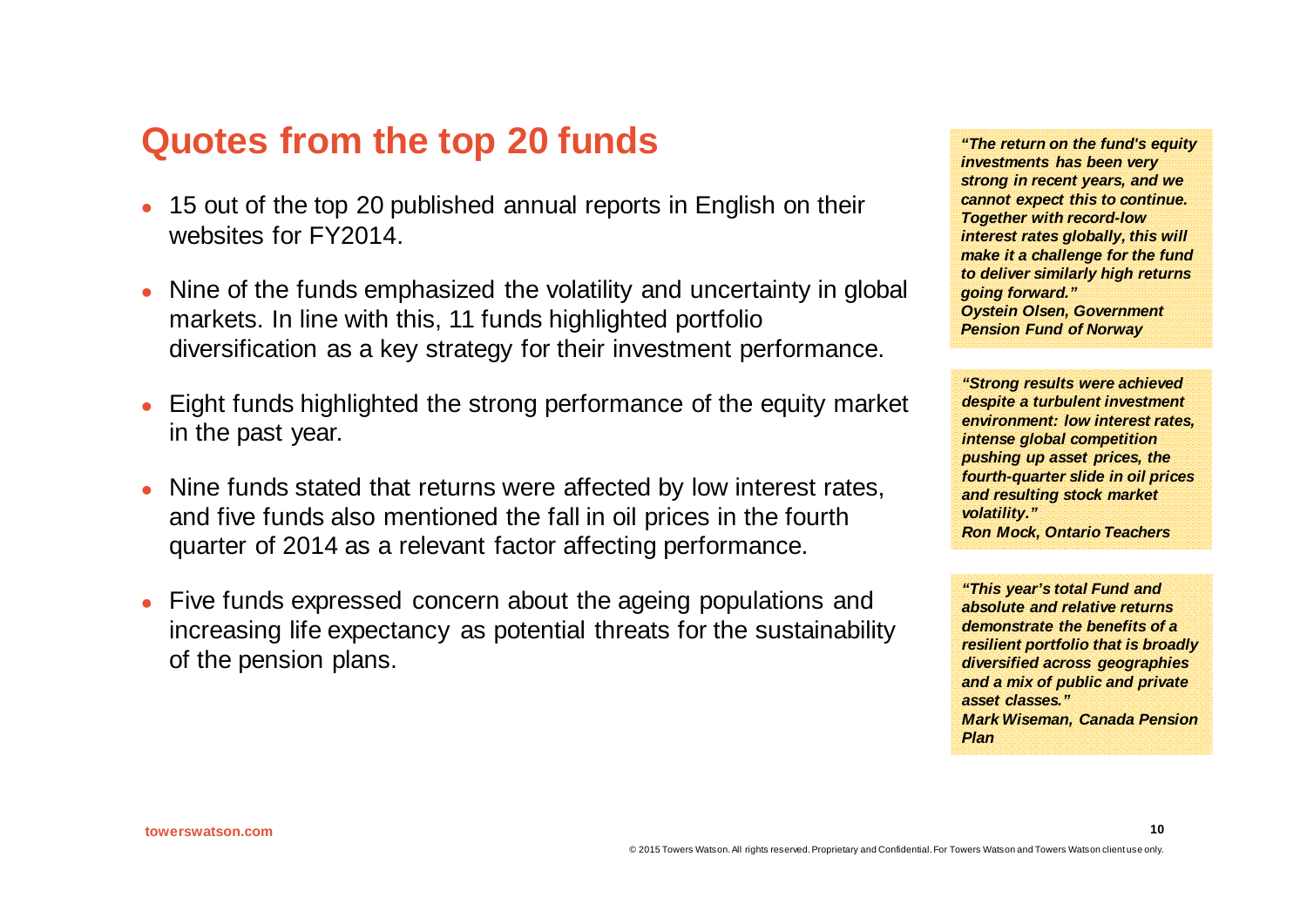**Growth rates**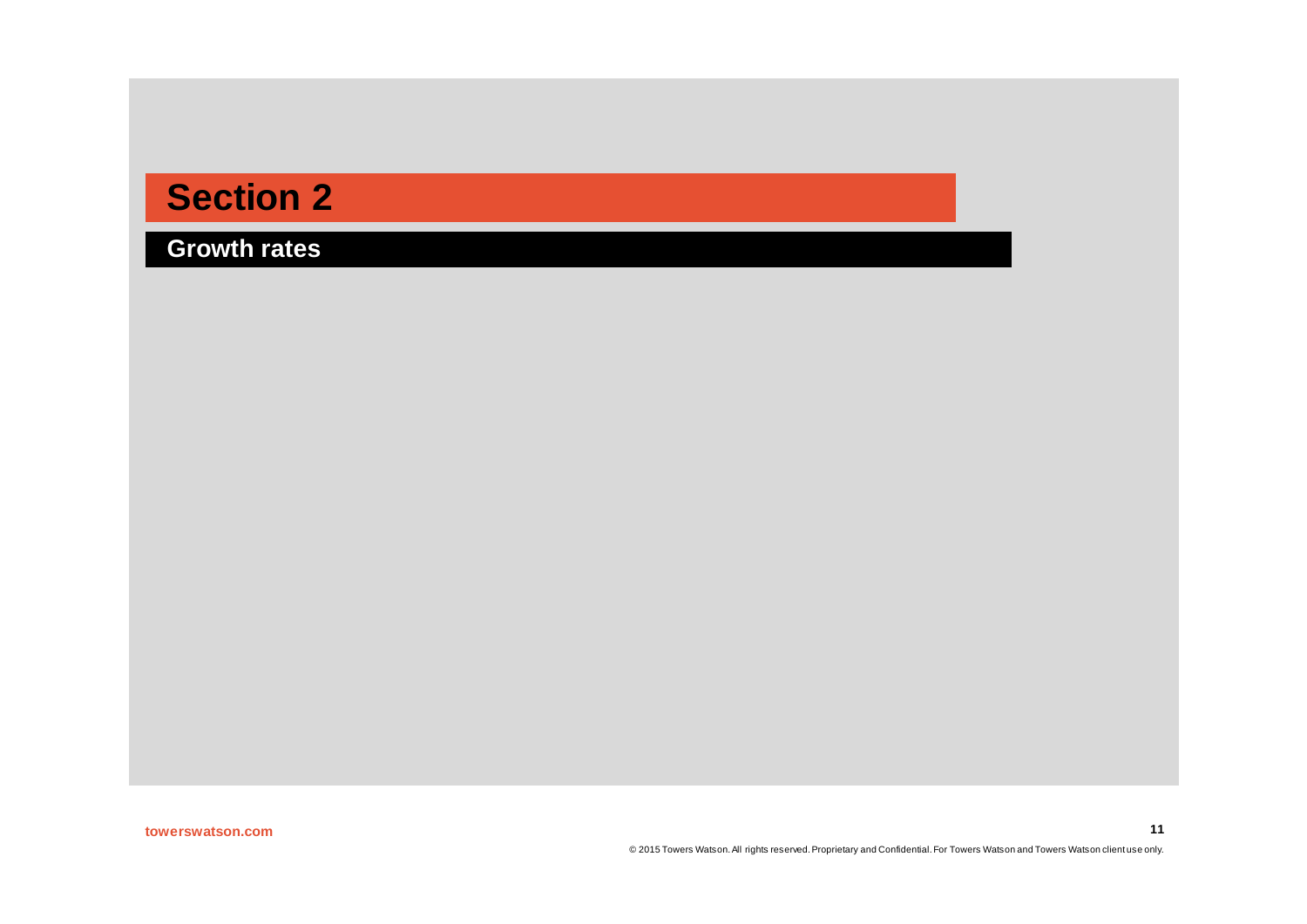#### **Annual growth of fund assets 300 funds vs. top 20**

*Annualised growth of top 300 over 5 years: 6.4% Annualised growth of top 20 over 5 years: 6.5%*



- The AUM of the top 20 funds increased by 3.9% in 2014, compared to 3.4% for the overall ranking.
- Looking at the CAGR for the last five years, the top 20 and 300 funds have shown similar growth rates (6.5% and 6.4%, respectively).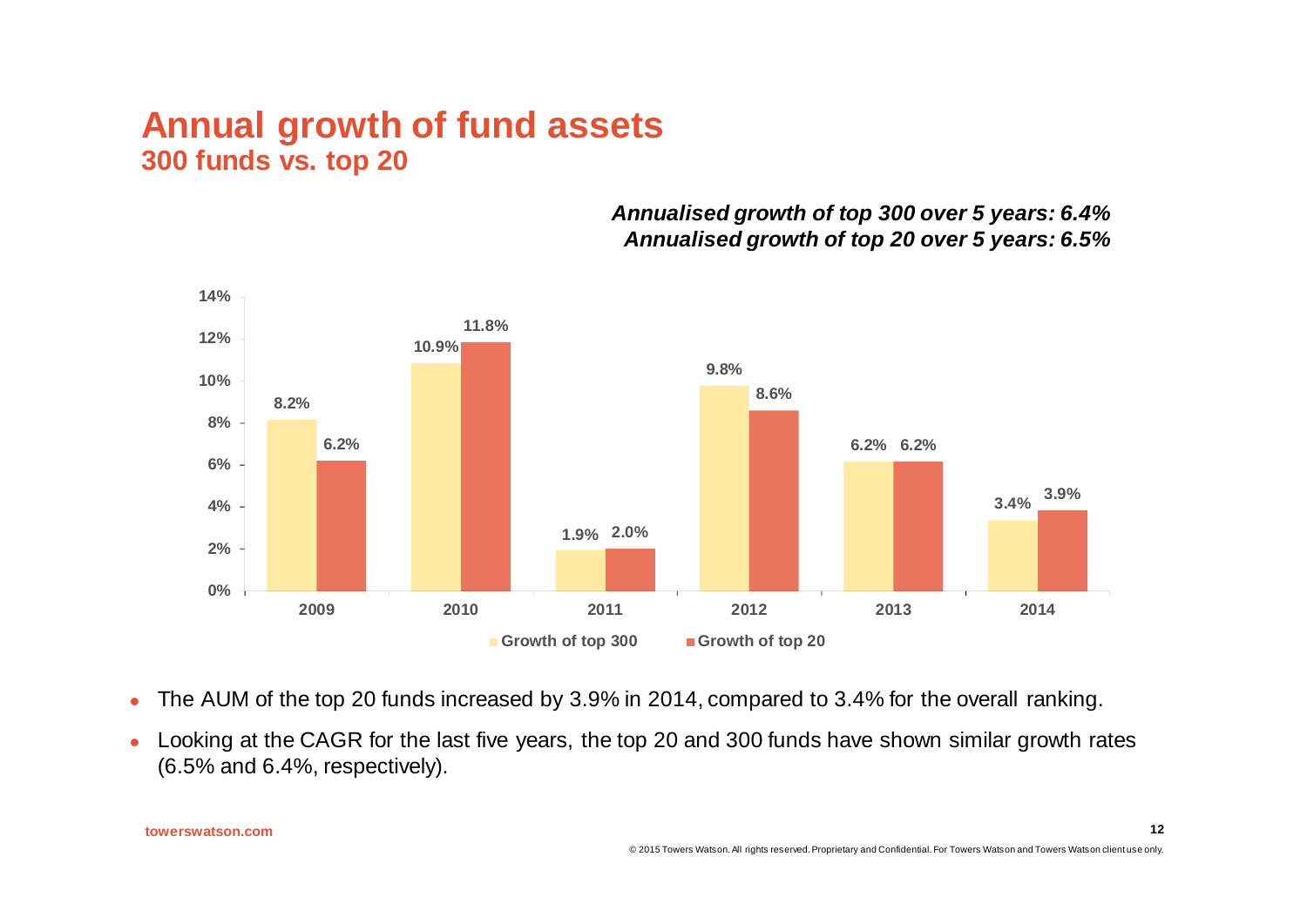### **Change in number of funds in ranking per market 2009 vs. 2014**



- A total of 25 new funds have entered the ranking over the last five years.
- The US accounts for 128 funds in the ranking. This country has experienced significant movements in the period 2009-2014 with nine funds leaving the ranking and 10 newcomers in the top 300.
- On a net basis, the countries with more funds entering the ranking during the same period were UK and South Korea (two funds), while Germany and Japan experienced the highest net losses (three funds).

**towerswatson.com**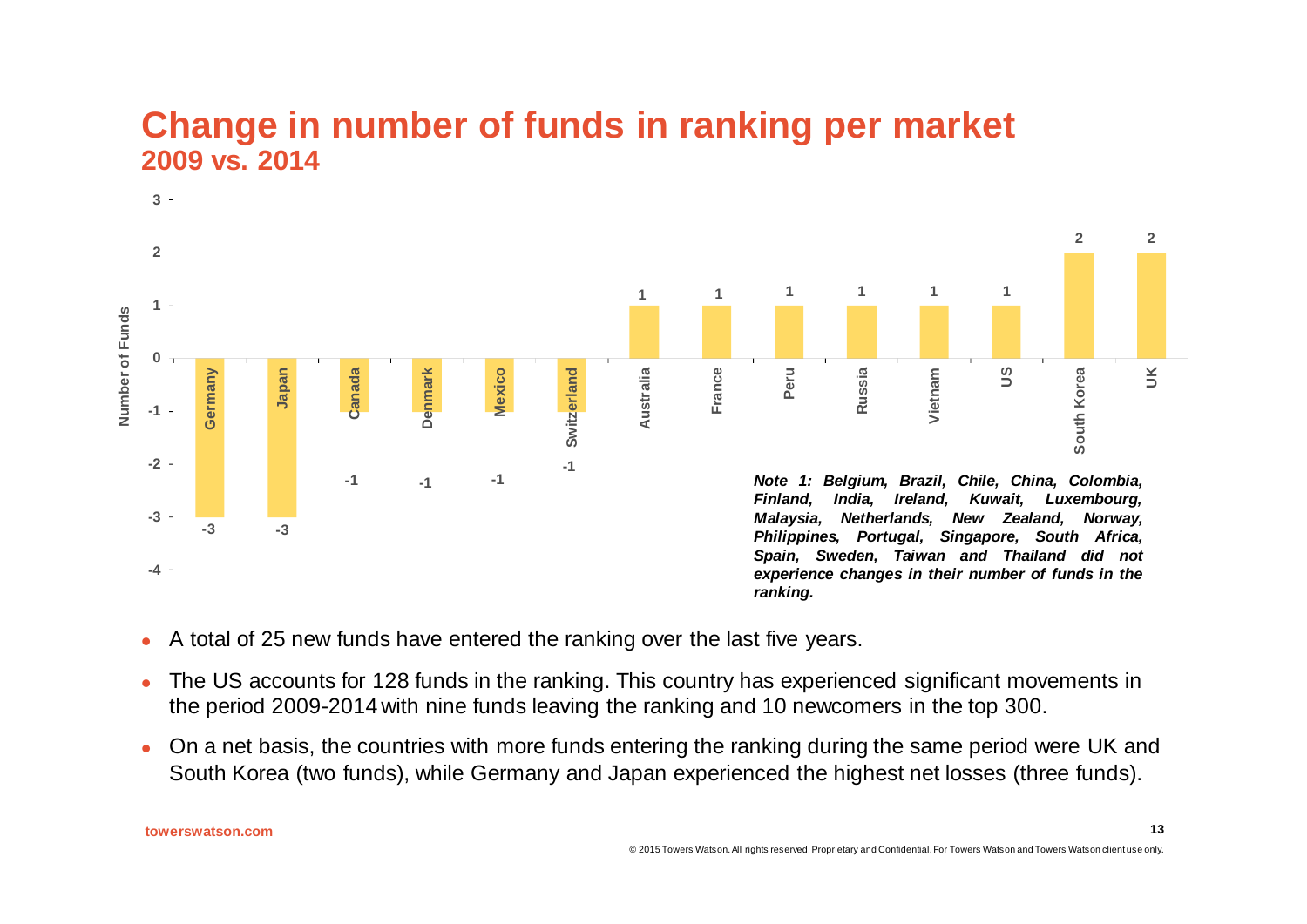### **2009-2014 annualised growth of assets Split by segment**



- The top 20 funds recorded an annualised growth rate considerably higher than the segment 21-50 during the five-year period 2009-2014.
- The two lowest segments have experienced the largest CAGR over the period, having started from very low levels.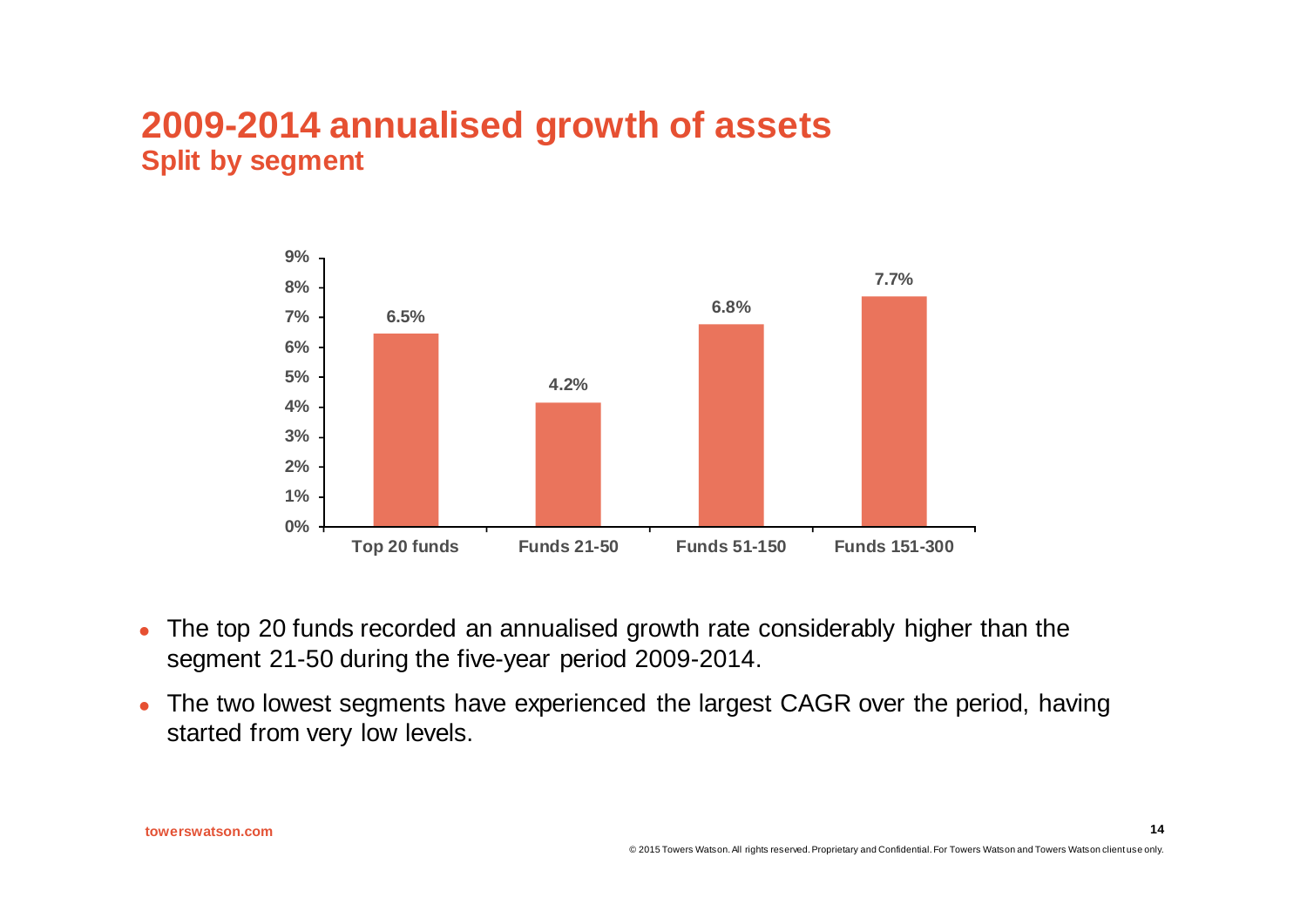### **2009-2014 average annualised growth by market US\$ terms vs. local currency terms**



<sup>l</sup> Most funds experienced higher growth rates in local currency terms, mainly due to the high appreciation of the US dollar against most of the currencies during the last year. The only Chinese fund in the ranking showed the highest growth in US\$ terms, while Brazilian and Japanese funds experienced negative growth rates in US\$ terms.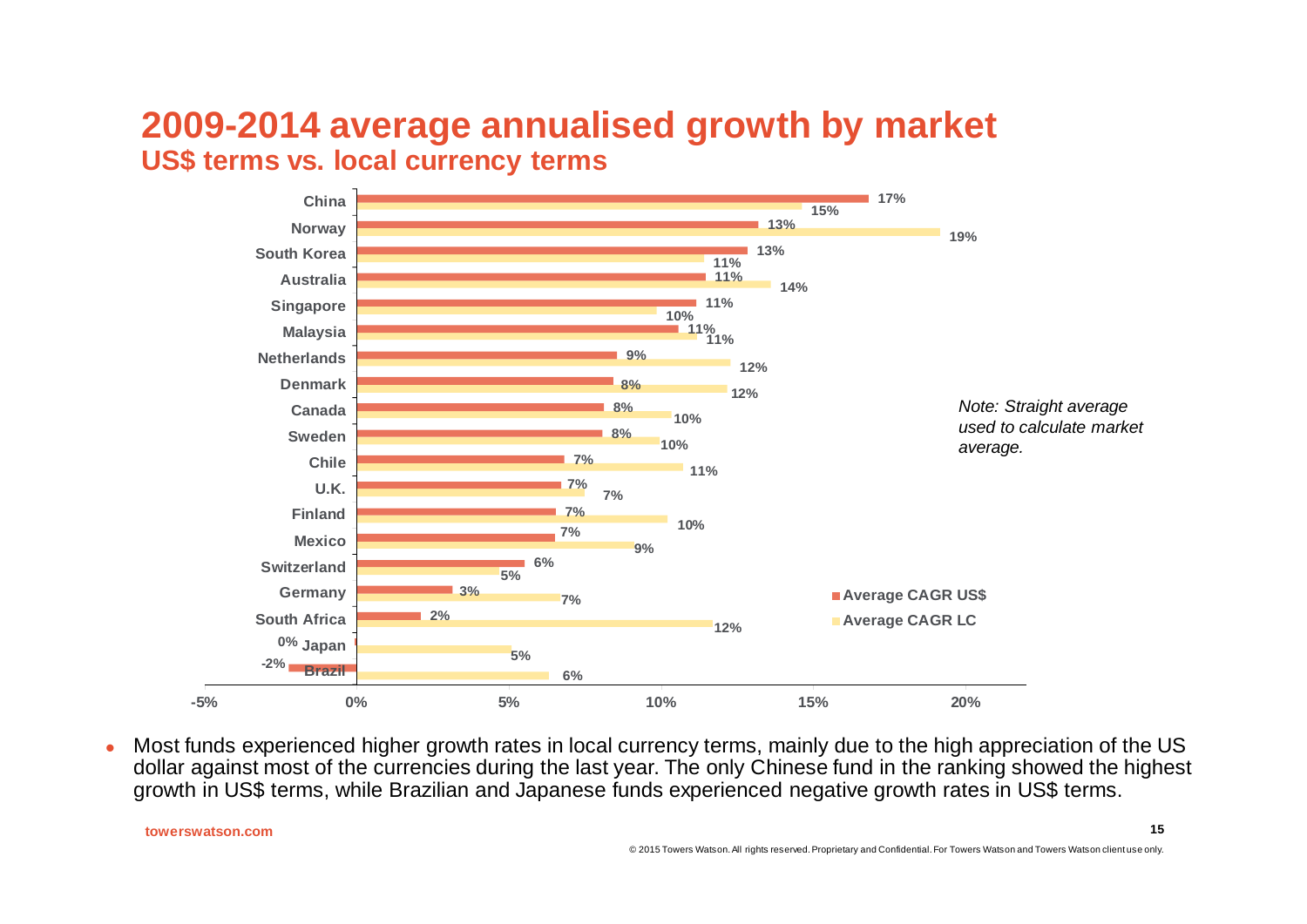#### **2009-2014 annualised growth of assets of top 20 funds Split by fund domicile – in US\$**



- The highest growth in the top 20 funds in the period 2009-2014 was experienced by China, followed by the funds in Norway, South Korea and Singapore.
- The Japanese funds experienced the lowest growth over the same period, the only negative rate in the top 20.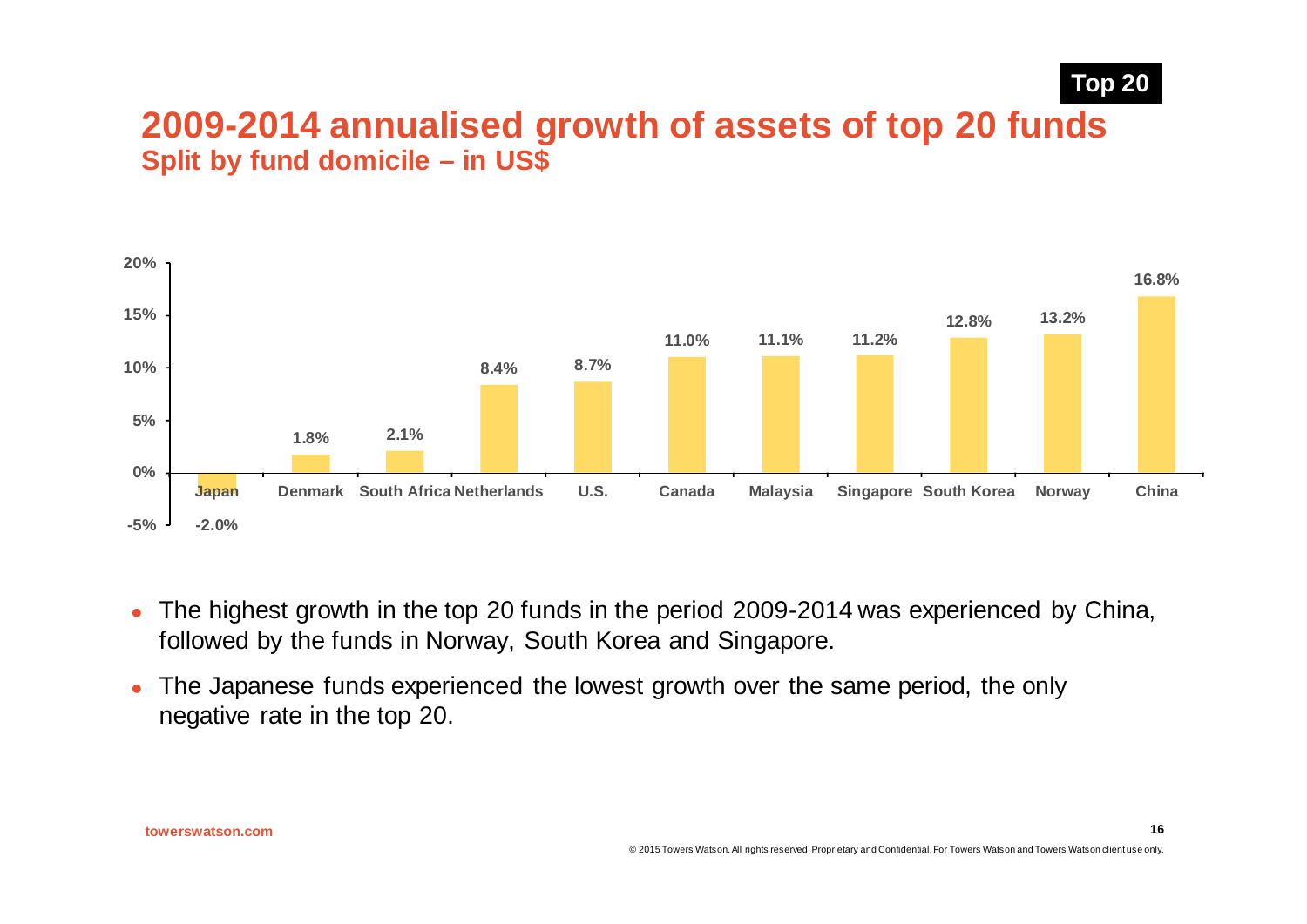**17**

#### **2009-2014 annualised growth of assets of top 20 funds Split by fund domicile – in local currency**



- When looking at growth rates in local currency, the image changes slightly. Norway now shows the highest growth rate (19.2%), followed by China (14.6%) and Canada (13.3%).
- <sup>l</sup> Growth rates for funds in China, South Korea, and Singapore were higher in US\$ terms. For the rest of the countries, however, growth rates were higher when measured in local currency given the strong appreciation of the US dollar over the last year.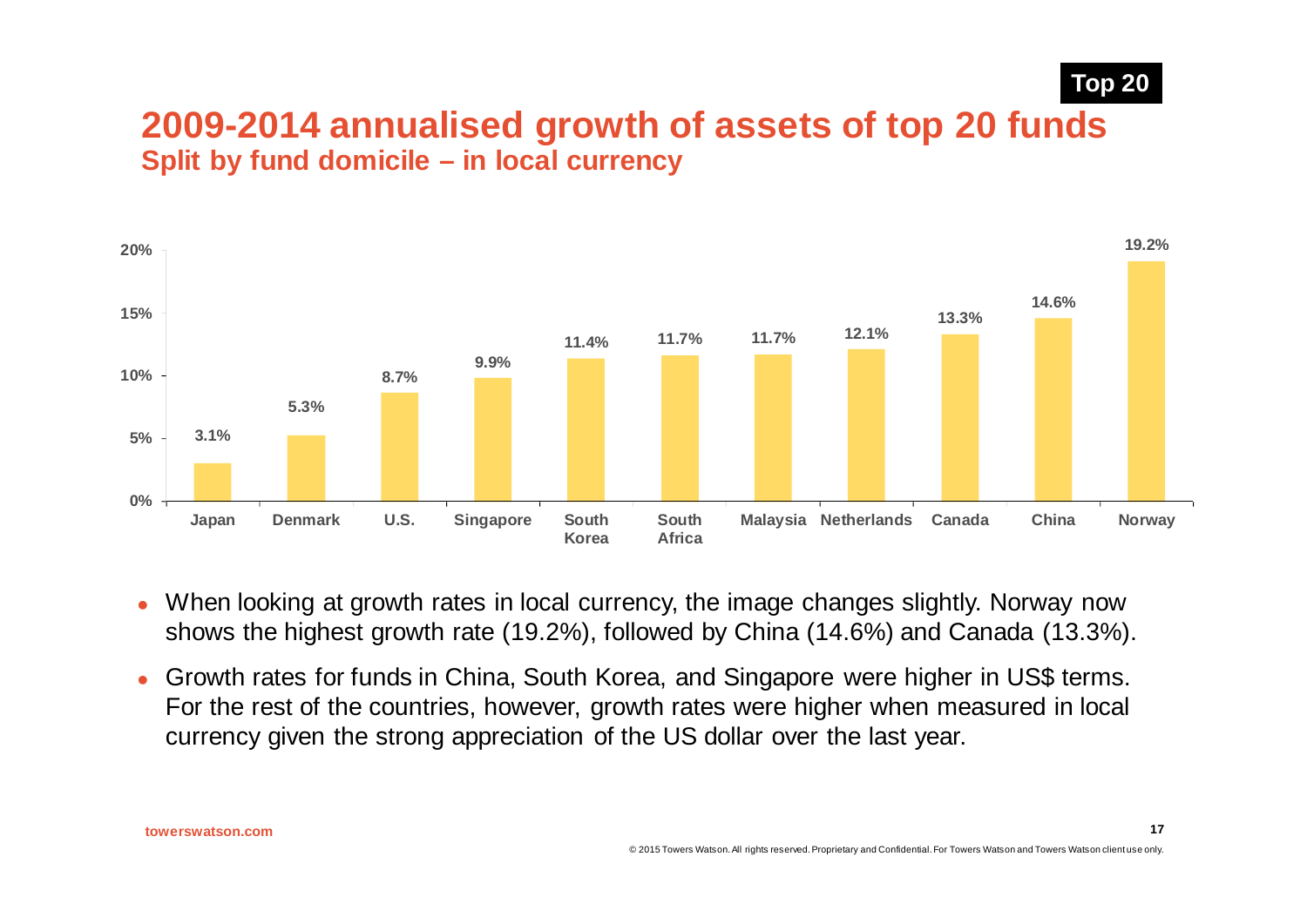### **Annualised change in exchange rates (LC against US\$) 31 December 2009 to 31 December 2014**



- Considering currency variations in main pension markets, only local currencies (LC) in China, South Korea, Singapore and Switzerland appreciated against the US dollar over the period 2009-2014.
- On the other hand, LC in South Africa, Brazil, Norway and Japan experienced a significant depreciation against the US dollar over the five-year period.

**towerswatson.com**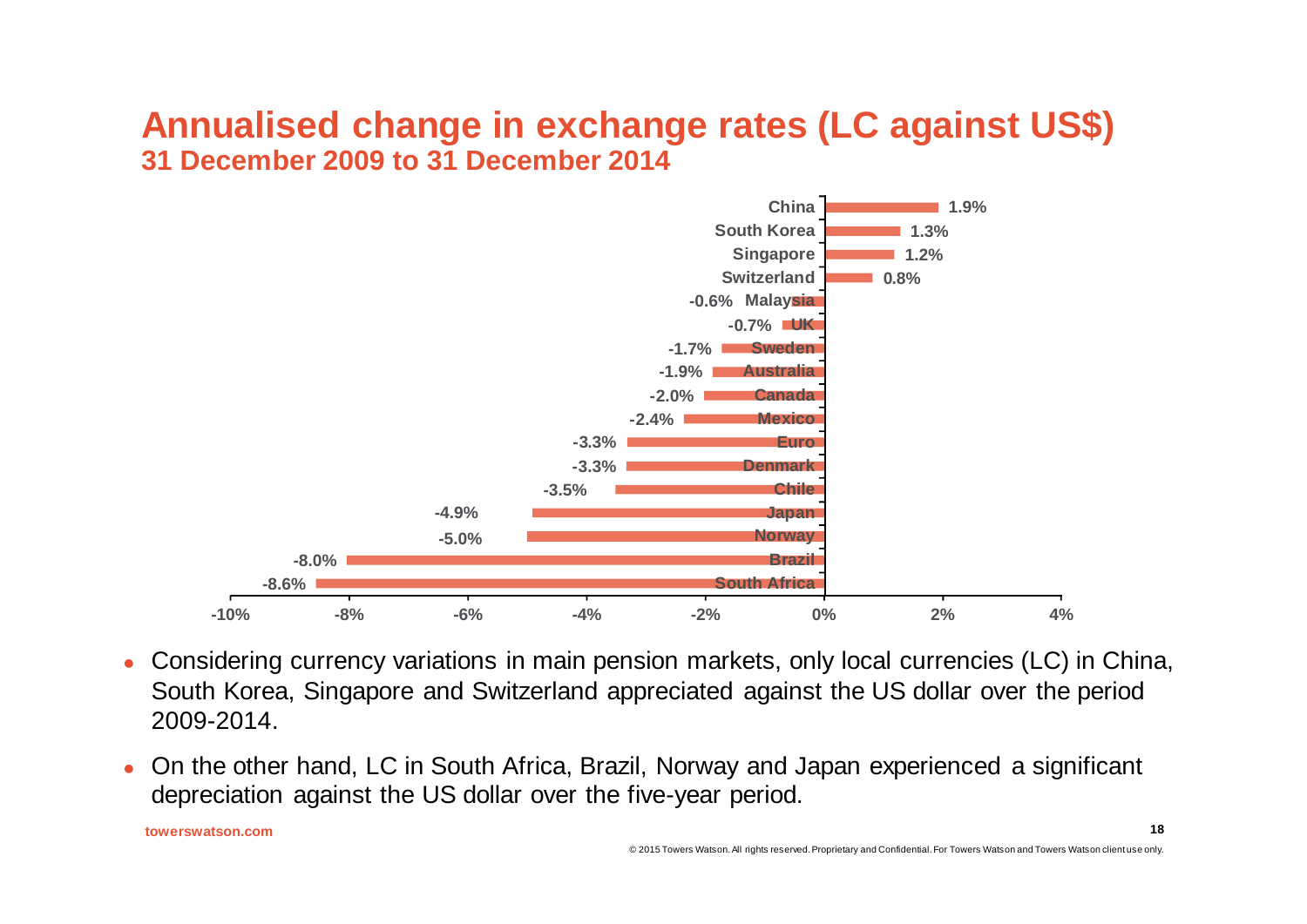**Distribution by type**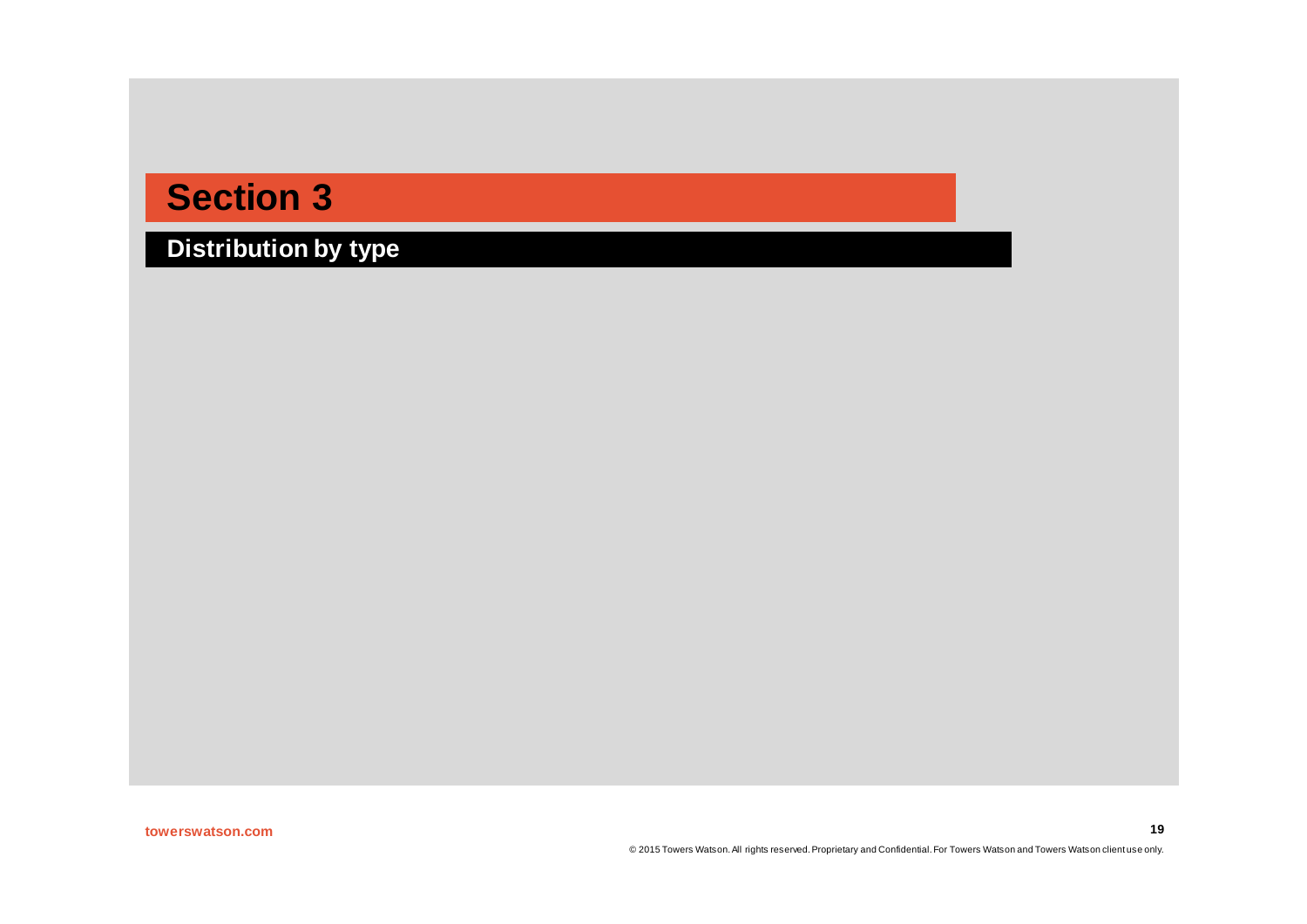### **Assets by type of fund (in US\$ million)**



- **Sovereign funds** those directly controlled by the state.
- **Public sector funds** covering public sector workers in provincial or state sponsored plans.
- **Private independent funds** private sector organizations authorized to manage pension plans from different employers.
- **Corporate funds** covering workers in company sponsored pension plans.
- Sovereign and public sector funds accounted for 66.9% of the total AUM in the ranking, almost the same as in 2013 (67.0%).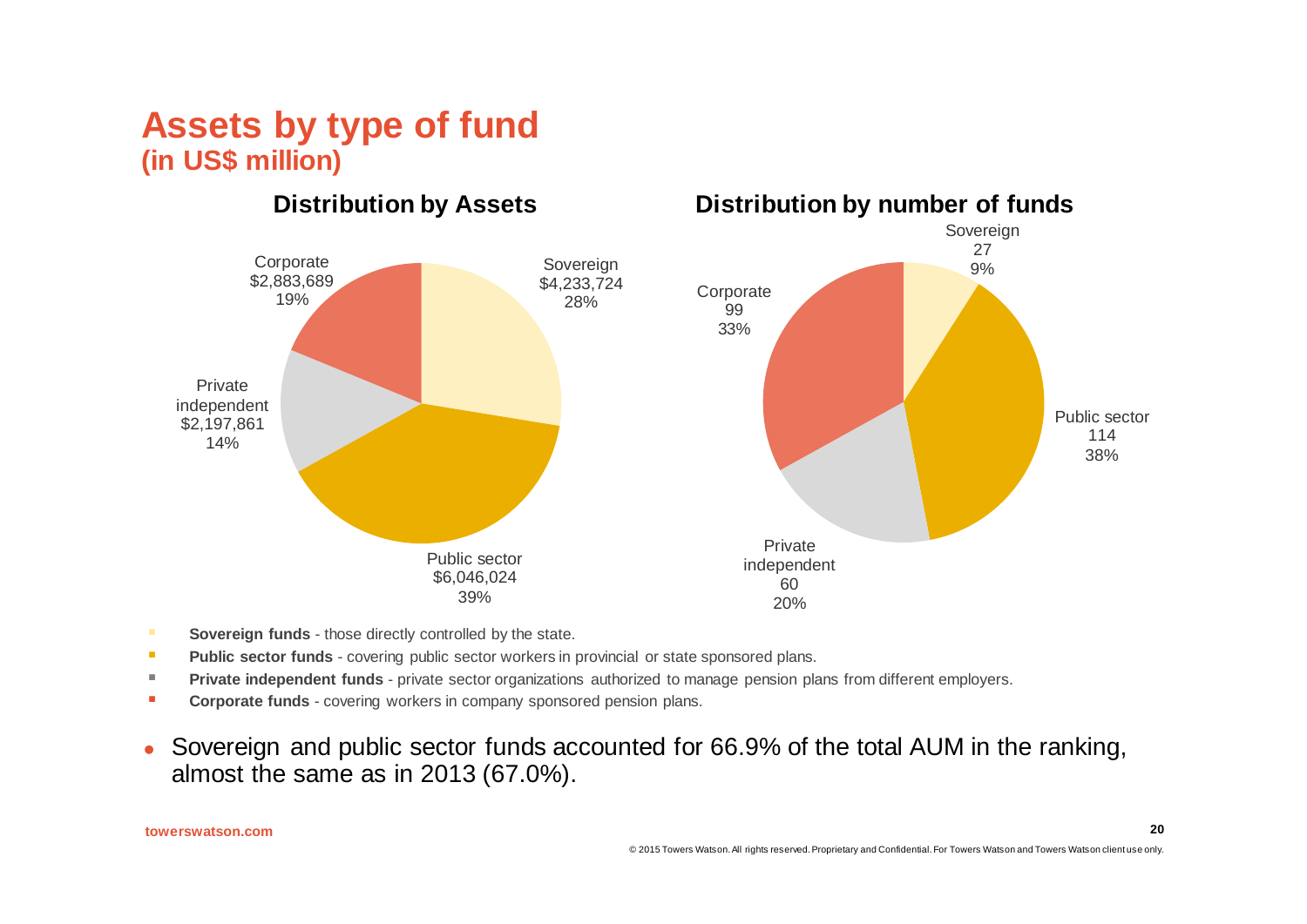**Distribution by size segment**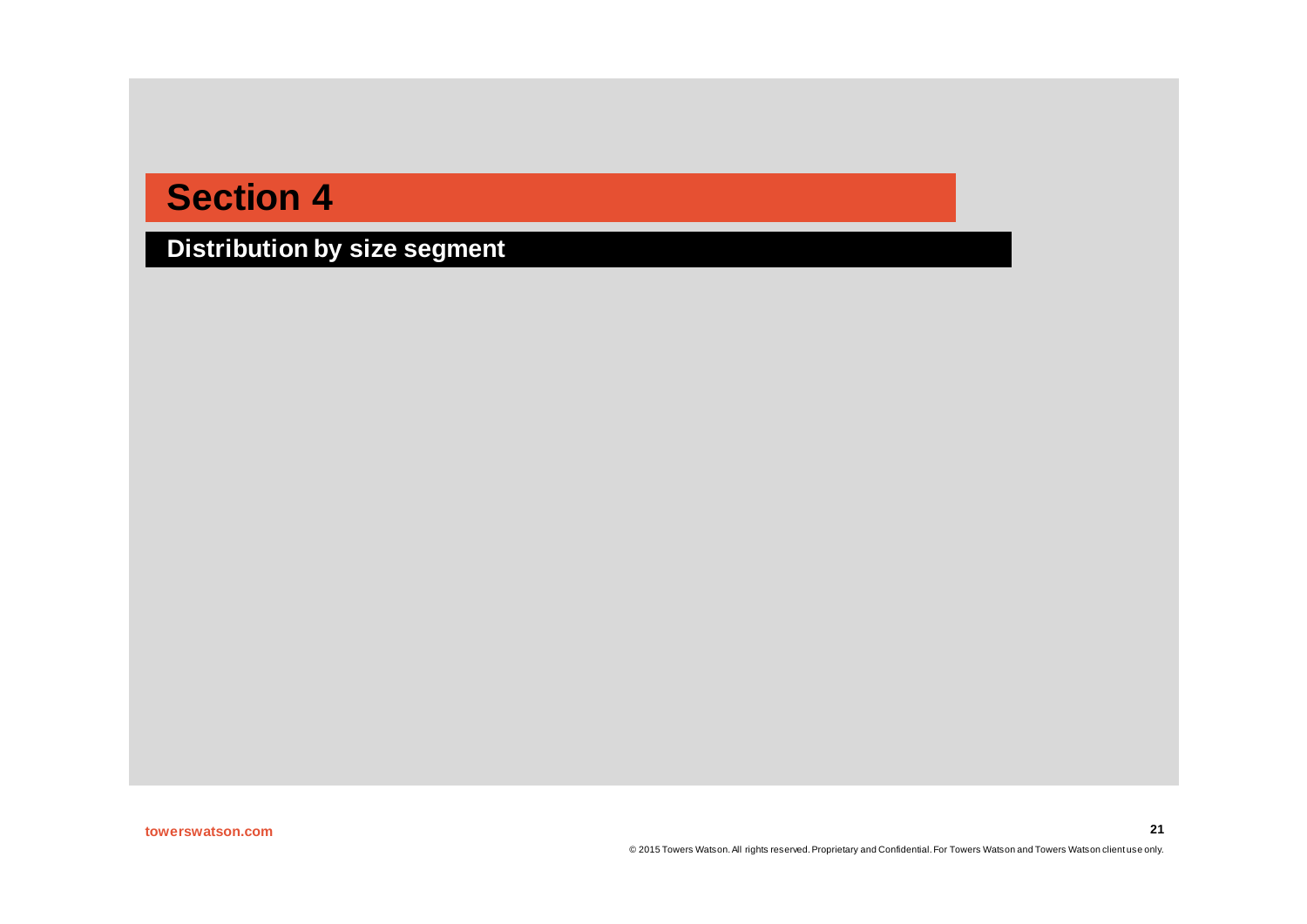### **Concentration of fund assets Split by segment**



• The distribution of AUM by fund size experienced little change during the last five years. The top 50 funds comprised more than 55% of the total AUM in the ranking.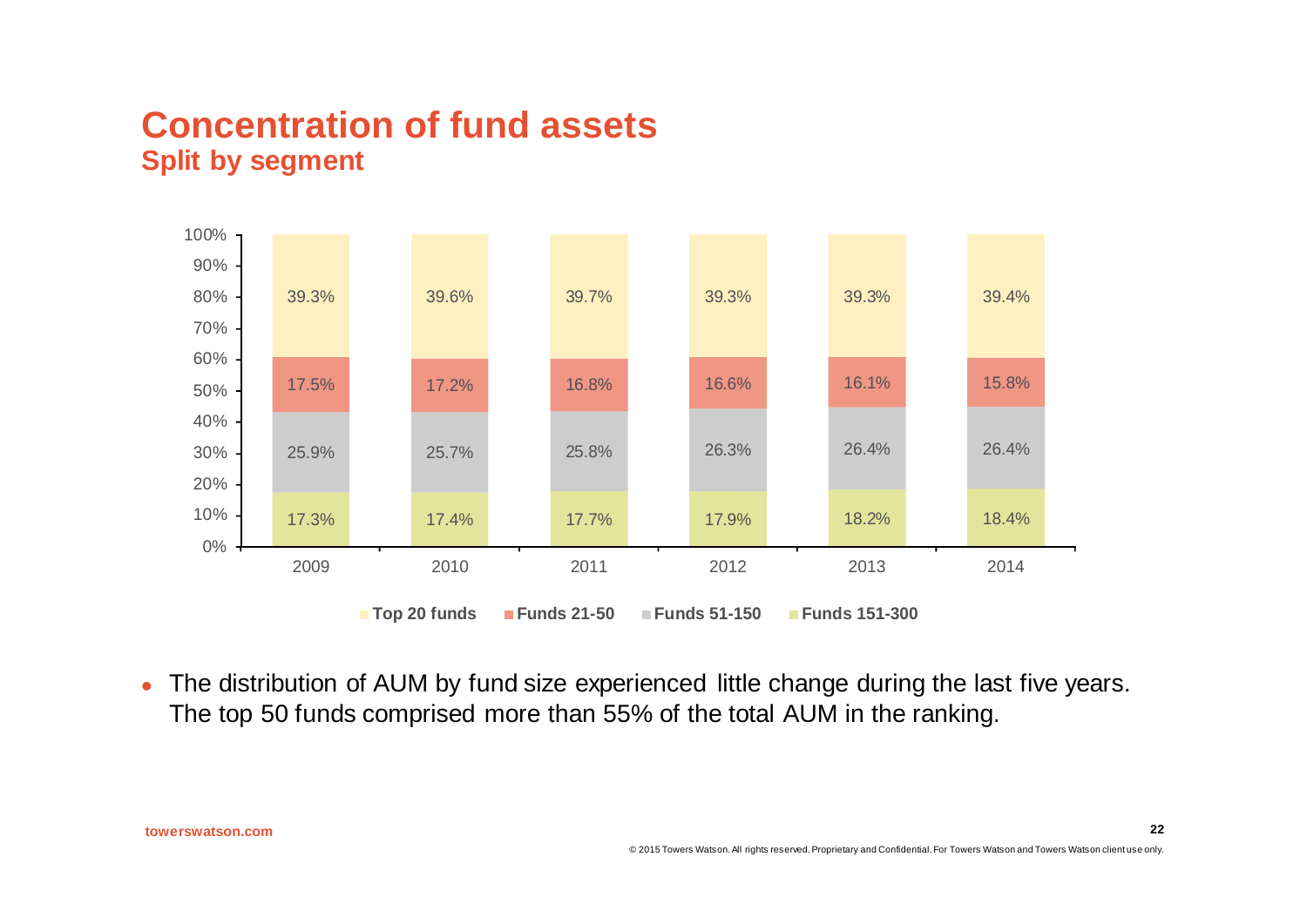### **Concentration of fund assets Split by segment**



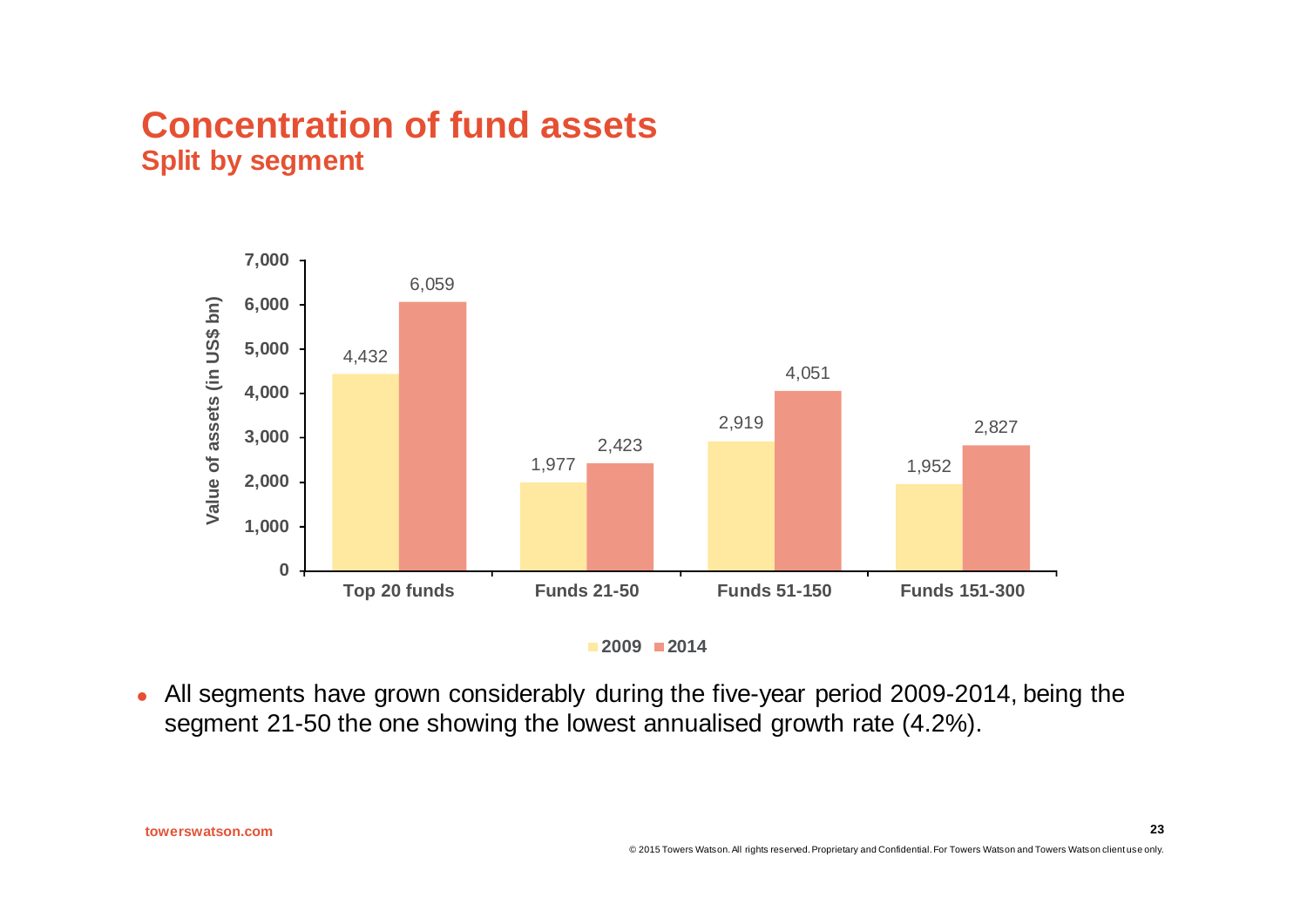**Distribution by region**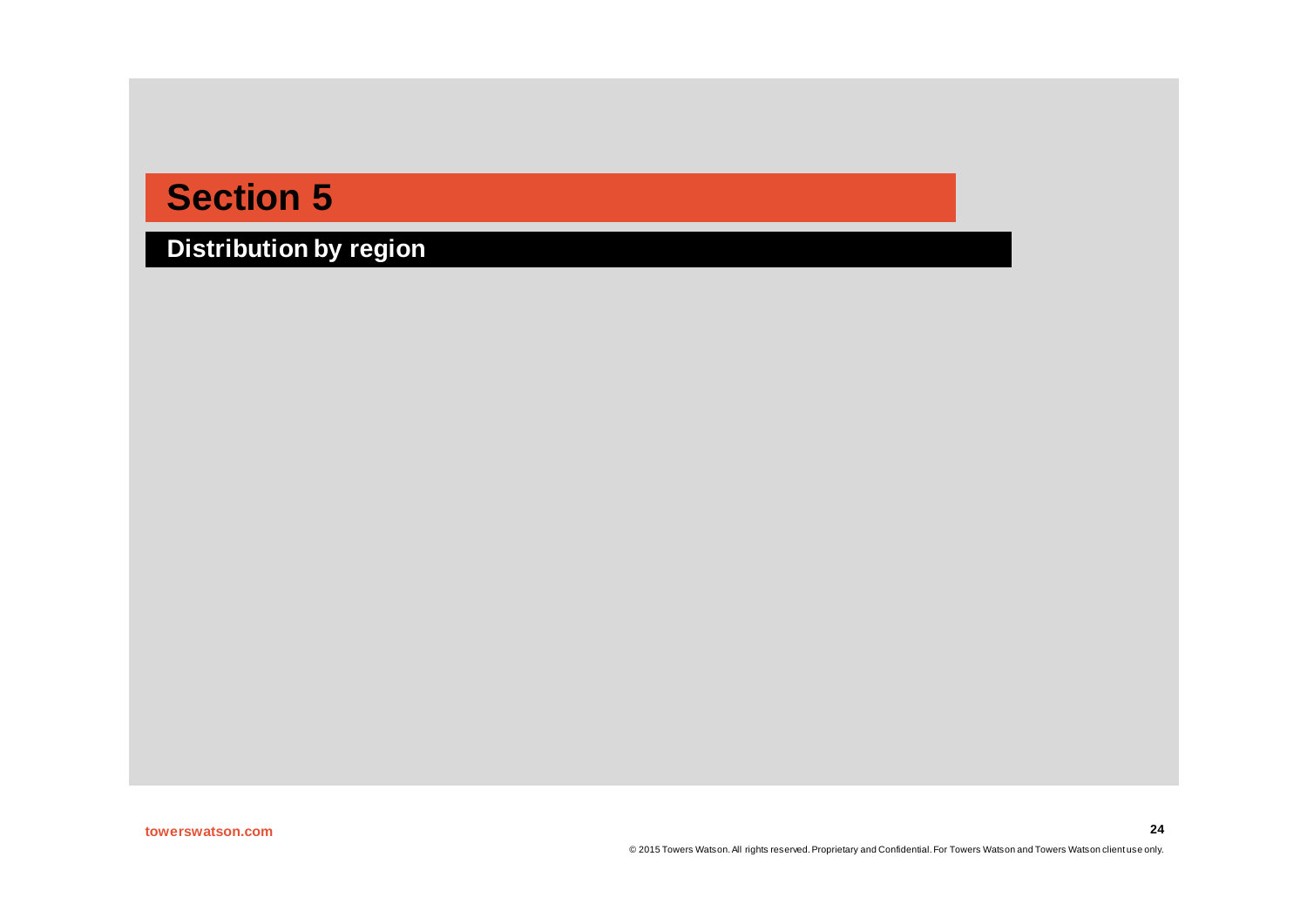### **Total value of fund assets Split by fund domicile**



**<sup>2009</sup> 2014**

- The most noticeable growth during the period 2009-2014 was experienced by the North American funds (7.6%), continuing the good performance since the 2008 recession.
- Europe and Asia-Pacific showed growth rates of 7.1% and 3.9% respectively, while the Latin American and African funds increased their assets by 4.1% during the period.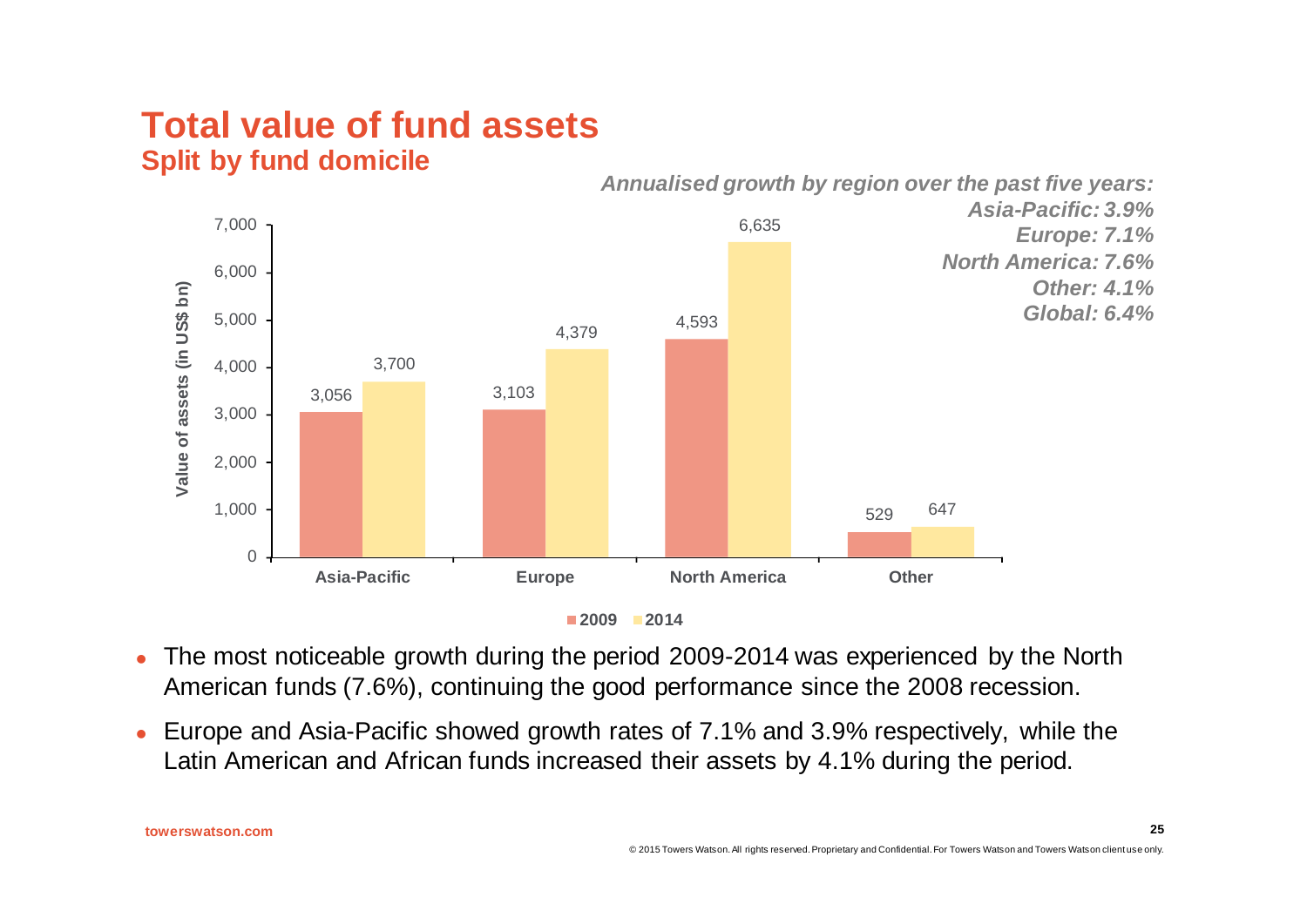### **Total value of assets of top 300 funds Split by fund domicile**



- <sup>l</sup> North America remains the largest region in terms of AUM and number of funds. Although the region has mostly recovered its share in the top 300 since 2008 (44.9%), it has not yet reached pre-crisis levels.
- <sup>l</sup> On the other hand, Asia-Pacific has experienced a continuous decrease in its share in the top 300 since 2011.

**towerswatson.com**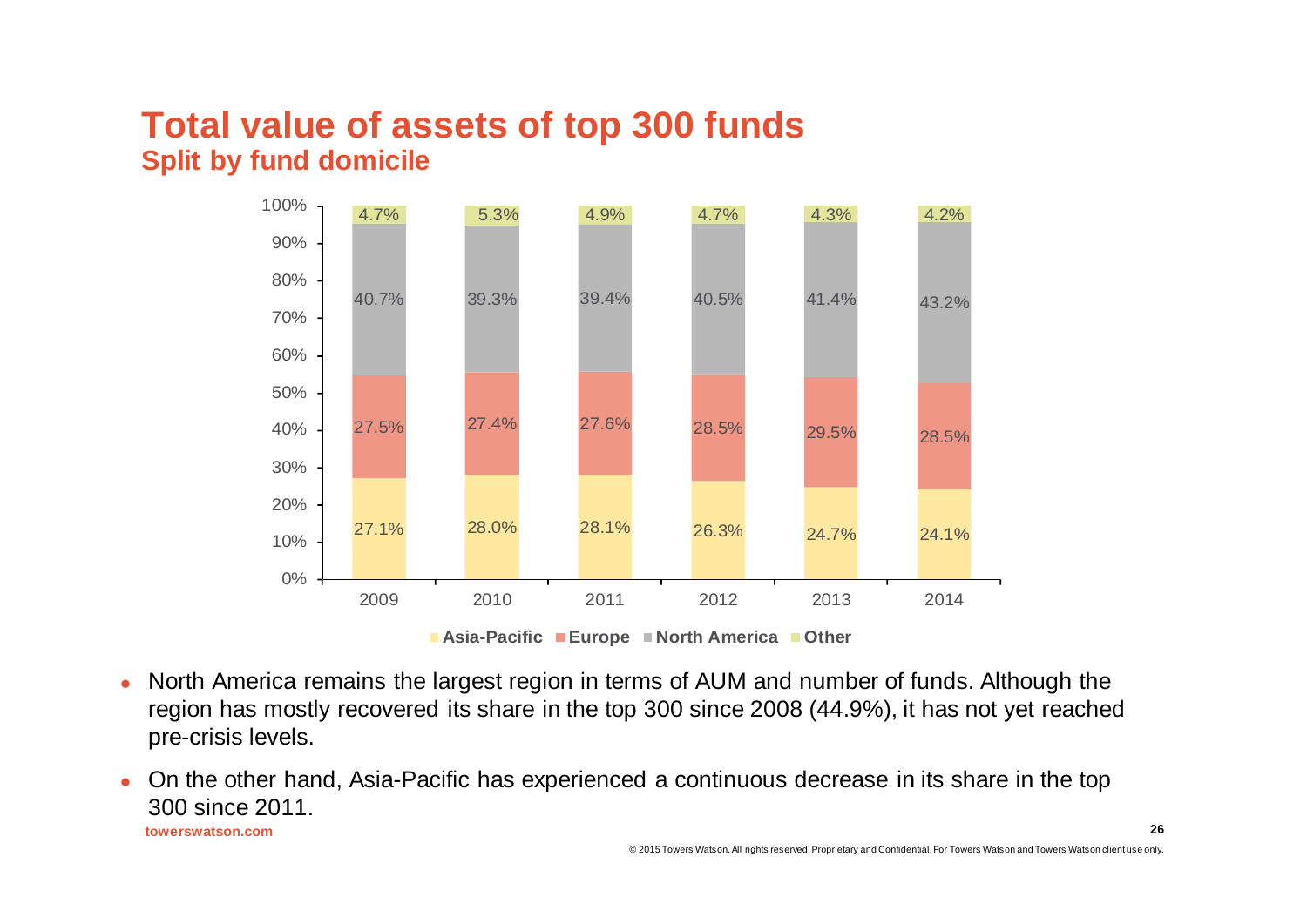**Distribution by market**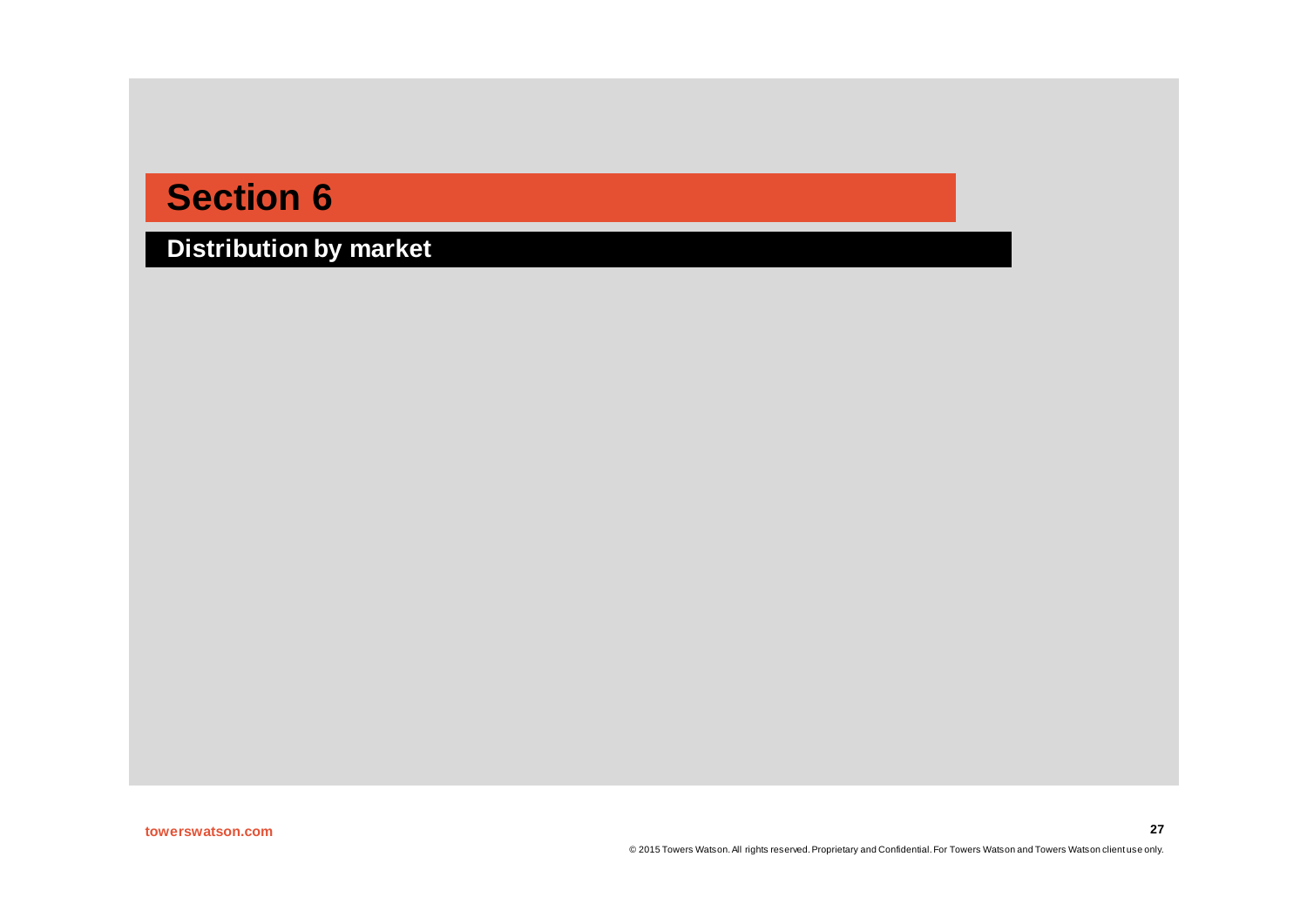### **Total value of fund assets Split by fund domicile**

| Country            | No. funds      | Other, 8.9%                       |
|--------------------|----------------|-----------------------------------|
| <b>US</b>          | 128            |                                   |
| Japan              | 15             | US, 37.6%<br>Singapore, 1.4%      |
| <b>Netherlands</b> | 13             | Malaysia, 1.4%_                   |
| Norway             | 1              | Switzerland, 1.5%<br>China, 1.6%  |
| Canada             | 19             | Germany, 1.6%_                    |
| <b>UK</b>          | 27             | Sweden, 2.1%                      |
| <b>Australia</b>   | 16             | Denmark, 2.2%                     |
| <b>South Korea</b> | 3              |                                   |
| Denmark            | 8              | South Korea, 3.0%                 |
| Sweden             | 7              | Australia, 3.4%                   |
| Germany            | 10             |                                   |
| China              |                | UK, 5.4%                          |
| <b>Switzerland</b> | 11             | Japan, 11.6%                      |
| <b>Malaysia</b>    | $\overline{2}$ | Canada, 5.6%                      |
| <b>Singapore</b>   | 1              | Netherlands, 6.9%<br>Norway, 5.8% |
| Other              | 38             |                                   |
| <b>Total</b>       | 300            |                                   |

*Note: 'Other' includes the following markets: Belgium, Brazil, Chile, Colombia, Finland, France, India, Ireland, Kuwait, Luxembourg, Mexico, New Zealand, Peru, Philippines, Portugal, Russia, South Africa, Spain, Taiwan, Thailand and Vietnam.* 

\* Percentages are rounded and therefore might not add up to 100 percent.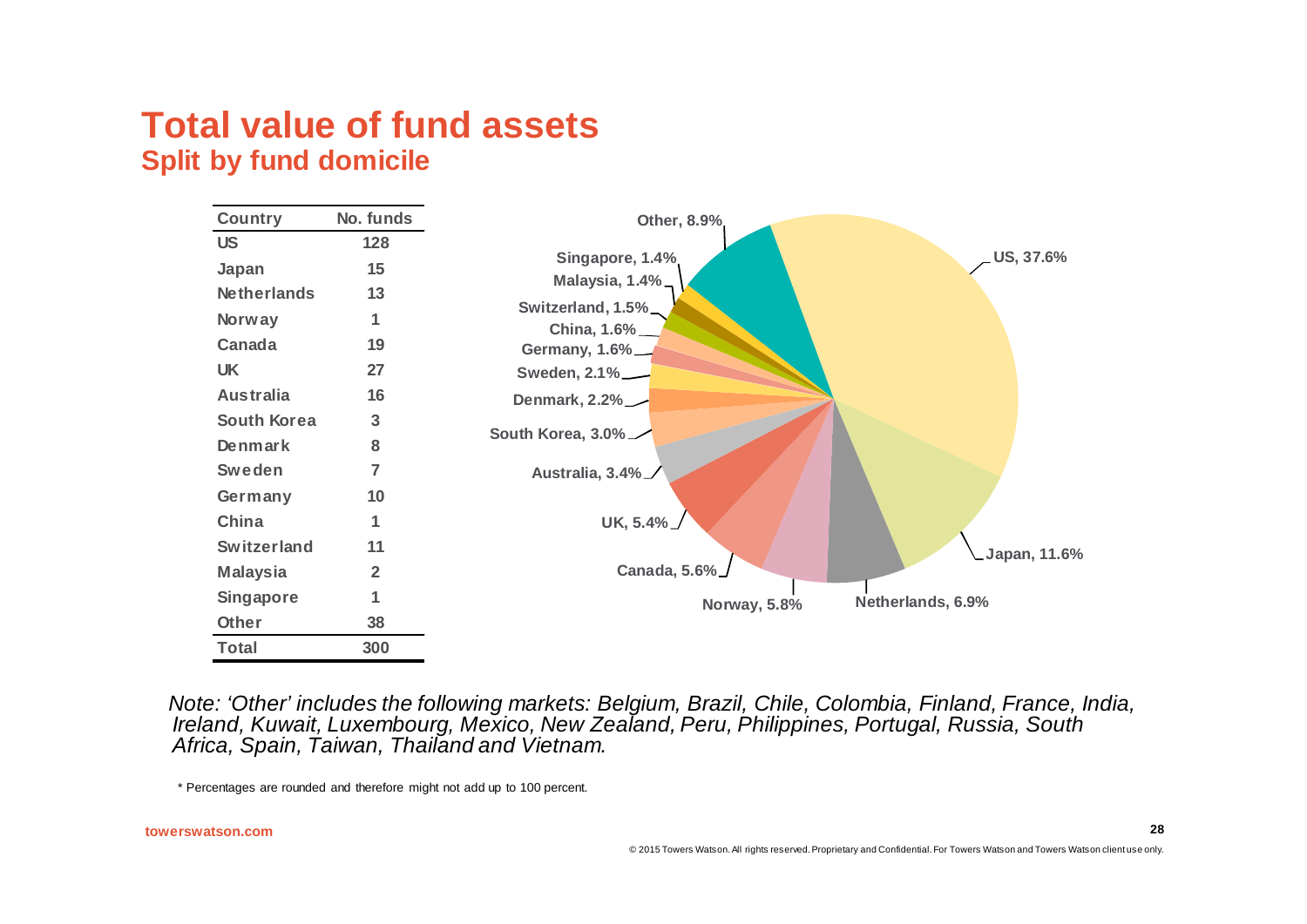**Distribution by DB/DC funds**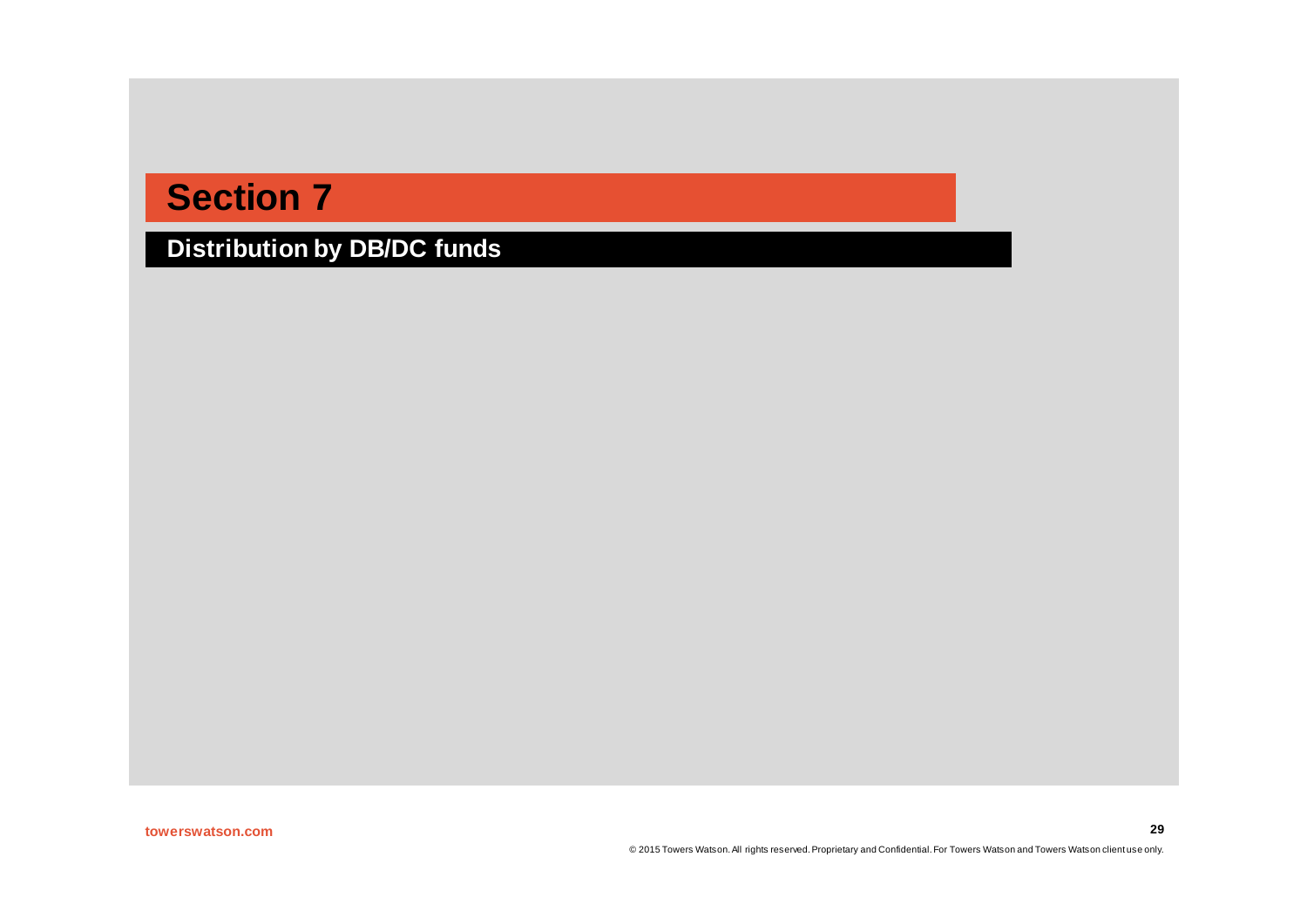### **Total value of fund assets Split by DB/DC plan**



- Defined benefit (DB) funds accounted for 66.8% of the disclosed total AUM in the P&I/TW 300 study. This share has remained stable compared to last year.
- DB assets grew by 3.7% in 2014, compared to 4.7% for defined contribution (DC) plans, 1.4% for reserve funds and -2.5% for hybrids.

*Note: Hybrid funds are plans that incorporate both DB and DC components. Reserve funds are set aside by a national government to guarantee pension payments in the future. By definition, these funds are characterised by no explicit liabilities and are neither DB or DC.*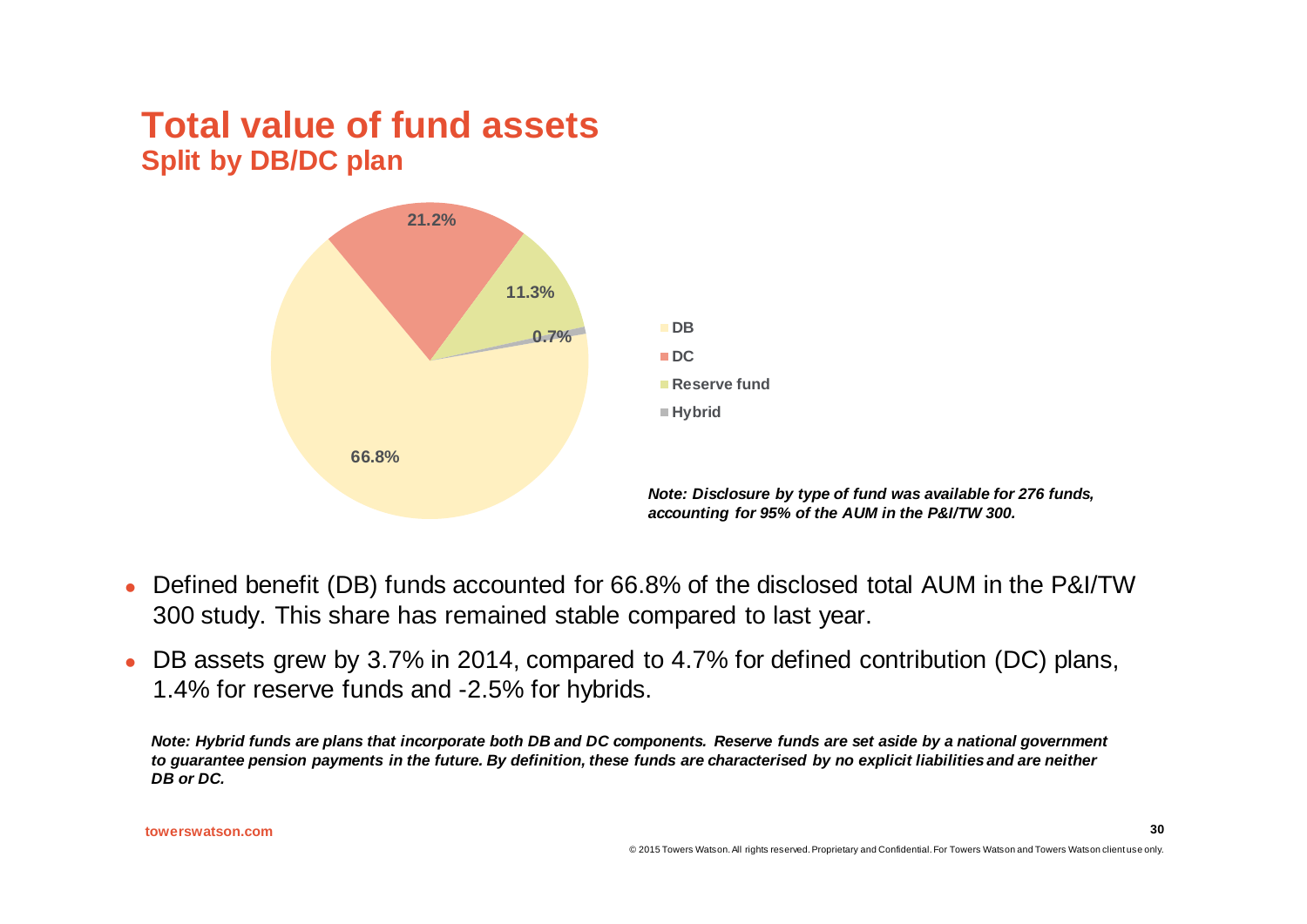### **Total value of fund assets Split by DB/DC plan and fund domicile**



**DB DC Hybrid Reserve fund**

- DB plans dominated in North America and Asia-Pacific where they represented 78% and 68% of their AUM in the ranking, respectively.
- On the other hand, DC plans accounted for a significant share of the assets in the "Other" region (70%), in particular in Latin American countries.
- Reserve funds strengthened their position in Asia-Pacific and "Other" markets, but their share slightly decreased in Europe.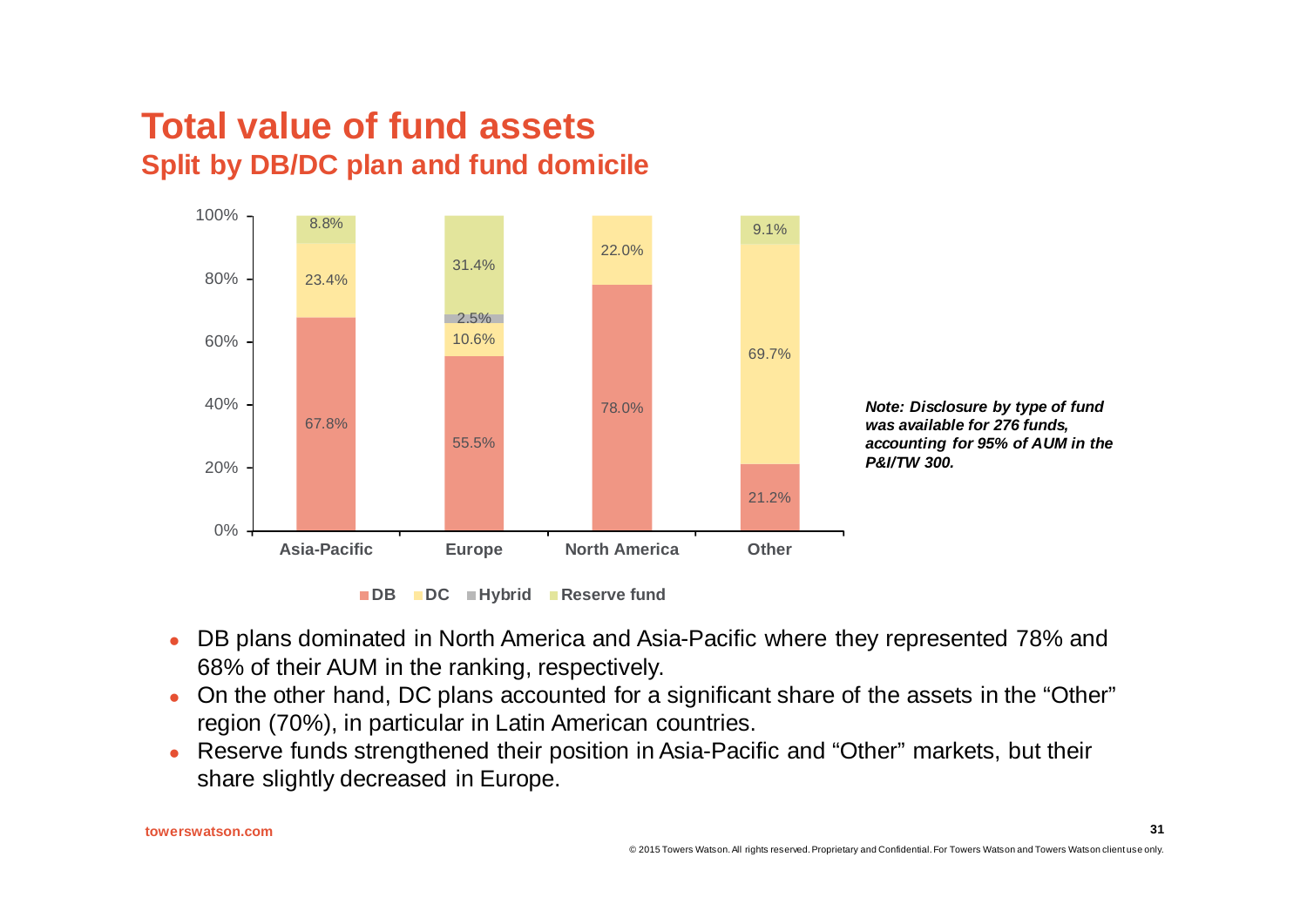**Asset allocation**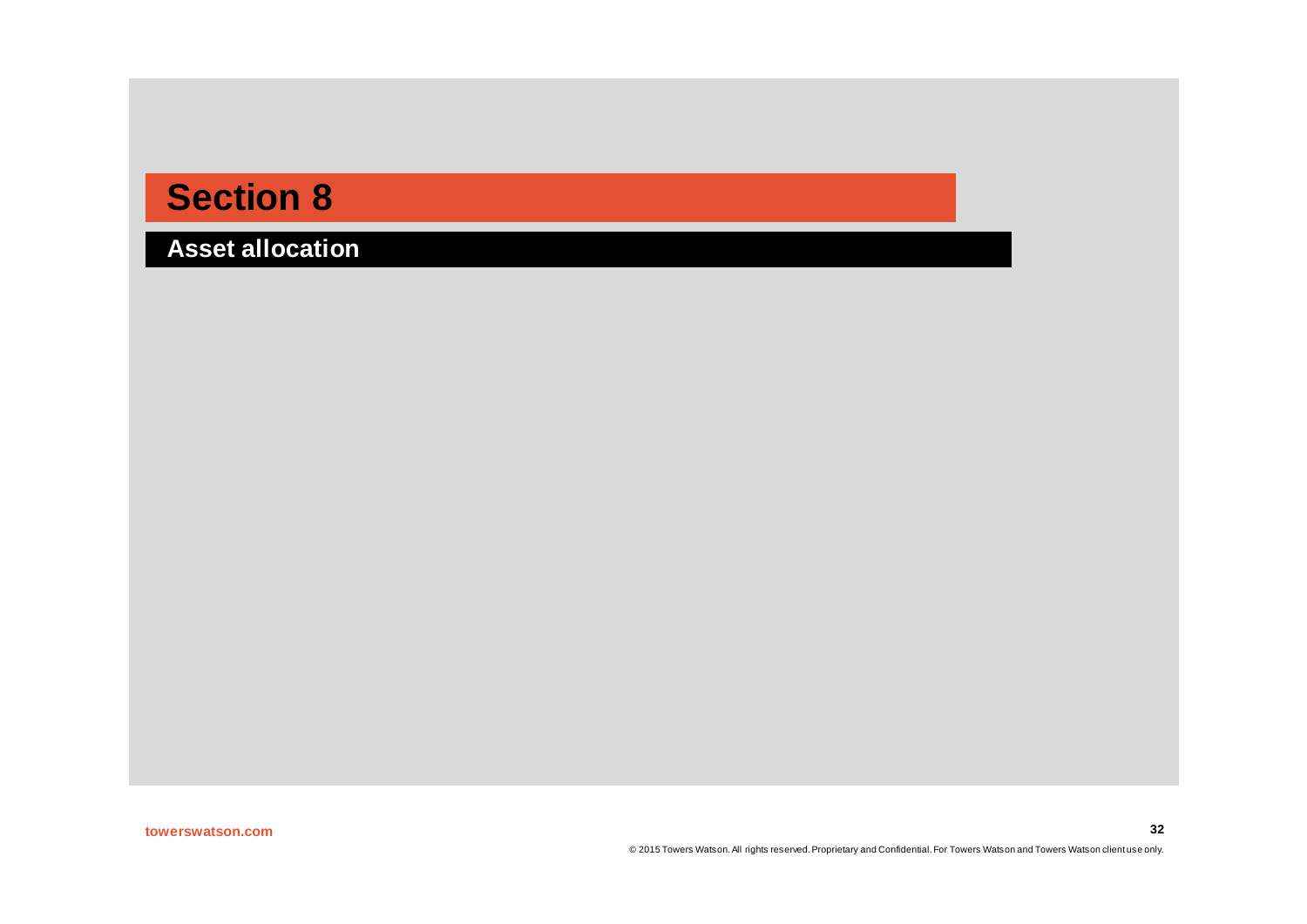**33**

#### **Total value of fund assets Split by asset allocation of the top 20 funds**



- The simple average portfolio for the top 20 funds showed that 39.5% of the assets were invested in fixed income securities, 42.2% in equities and 18.3% in alternatives and cash.
- The weighted average of the allocations showed a higher percentage for investments in both fixed income (41.2%) and equity (43.1%) and a decrease in alternatives & cash (15.7%).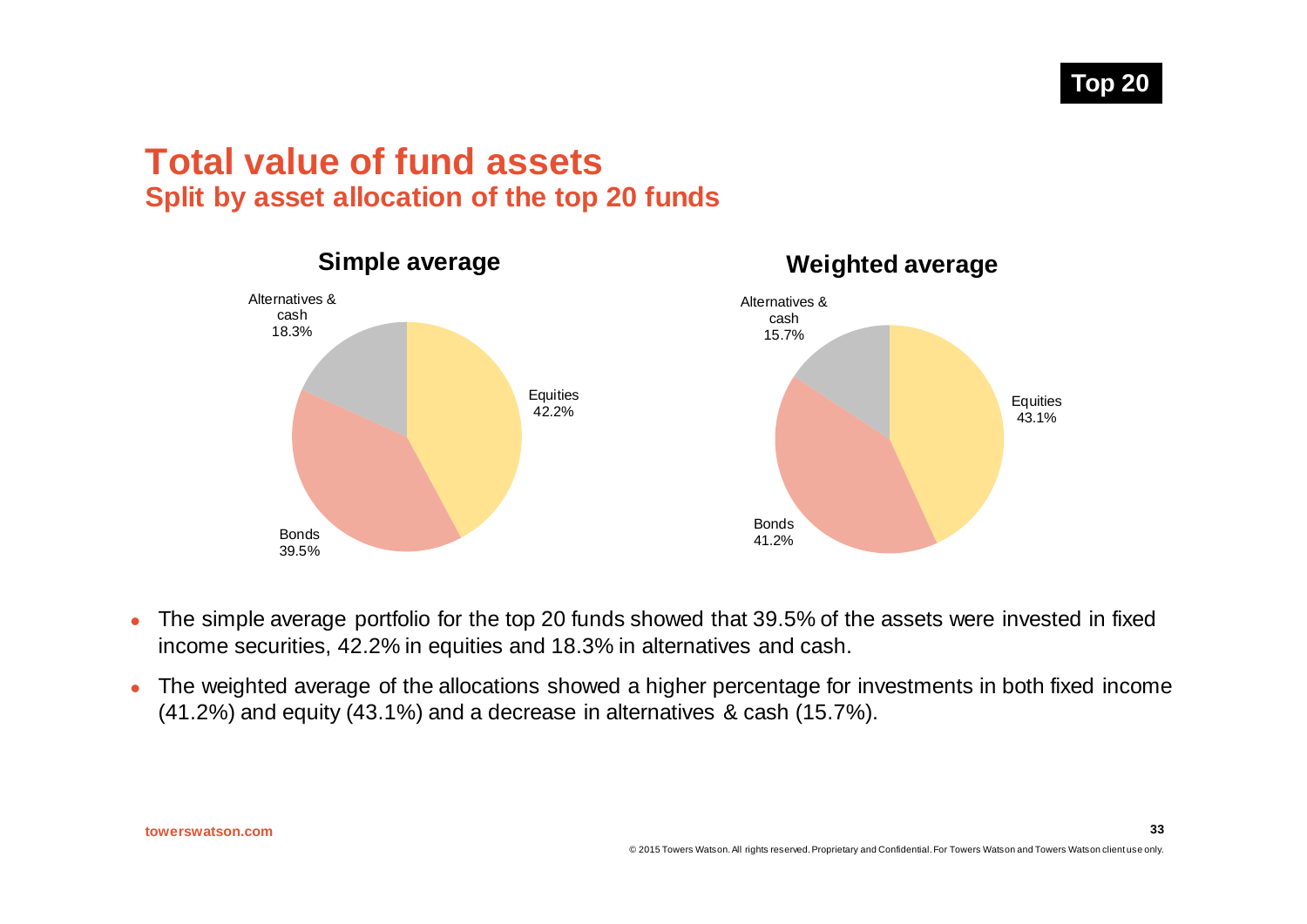### **Total value of fund assets Split by asset allocation and fund domicile of the top 20 funds**



**Equities Bonds Alternatives & cash**

- The weighted average results were heavily influenced by the allocation of the Government Pension Investment fund of Japan and the rest of the Asia-Pacific funds which invested 56.3% of the assets in fixed income.
- North American funds, on the other hand, invested a higher share in equities (50.6%), while Europe and the 'Other' markets have shown a more balanced allocation between equities and fixed income (45.8% and 40.2%, respectively).

**towerswatson.com**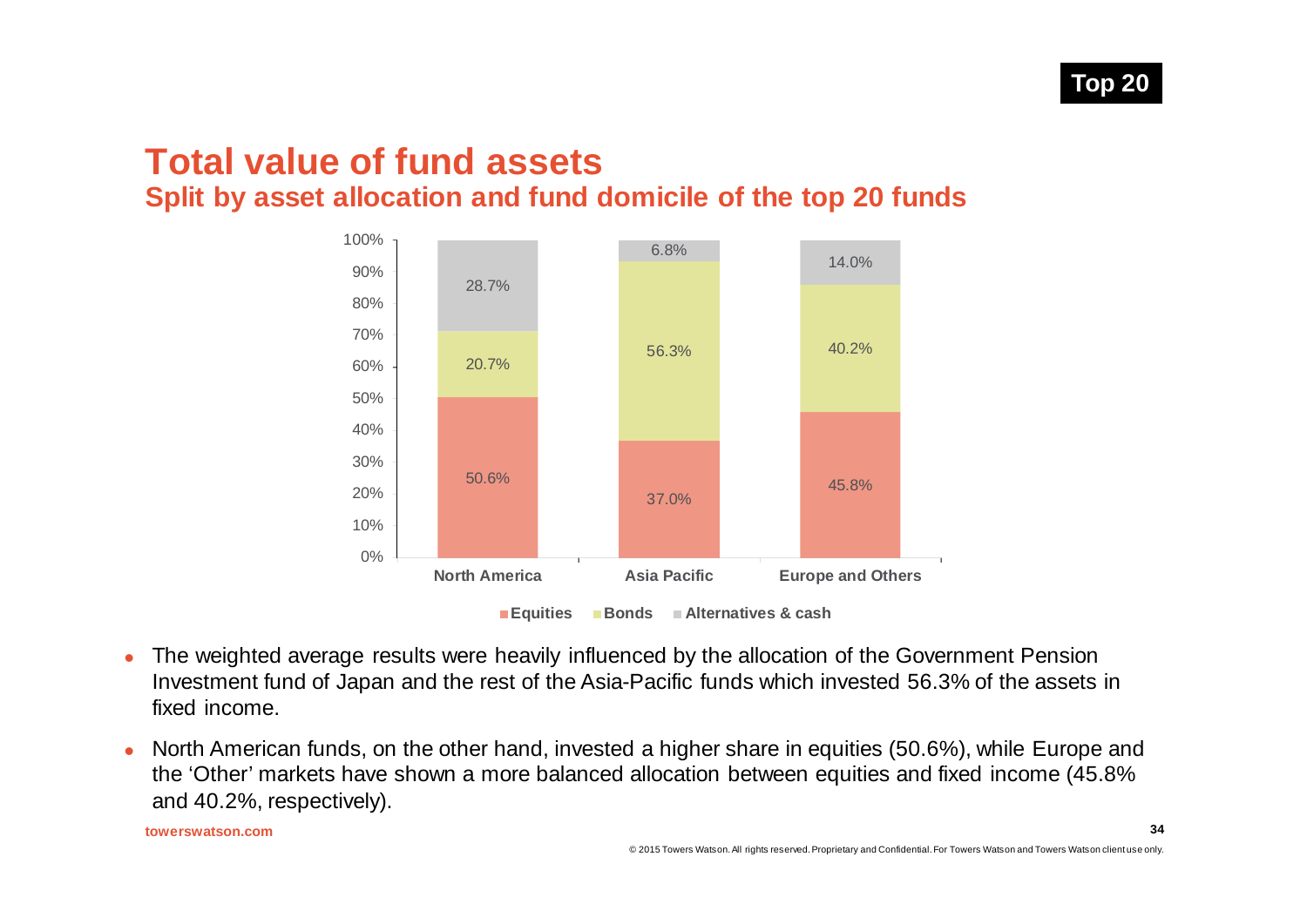**Sovereign pension funds**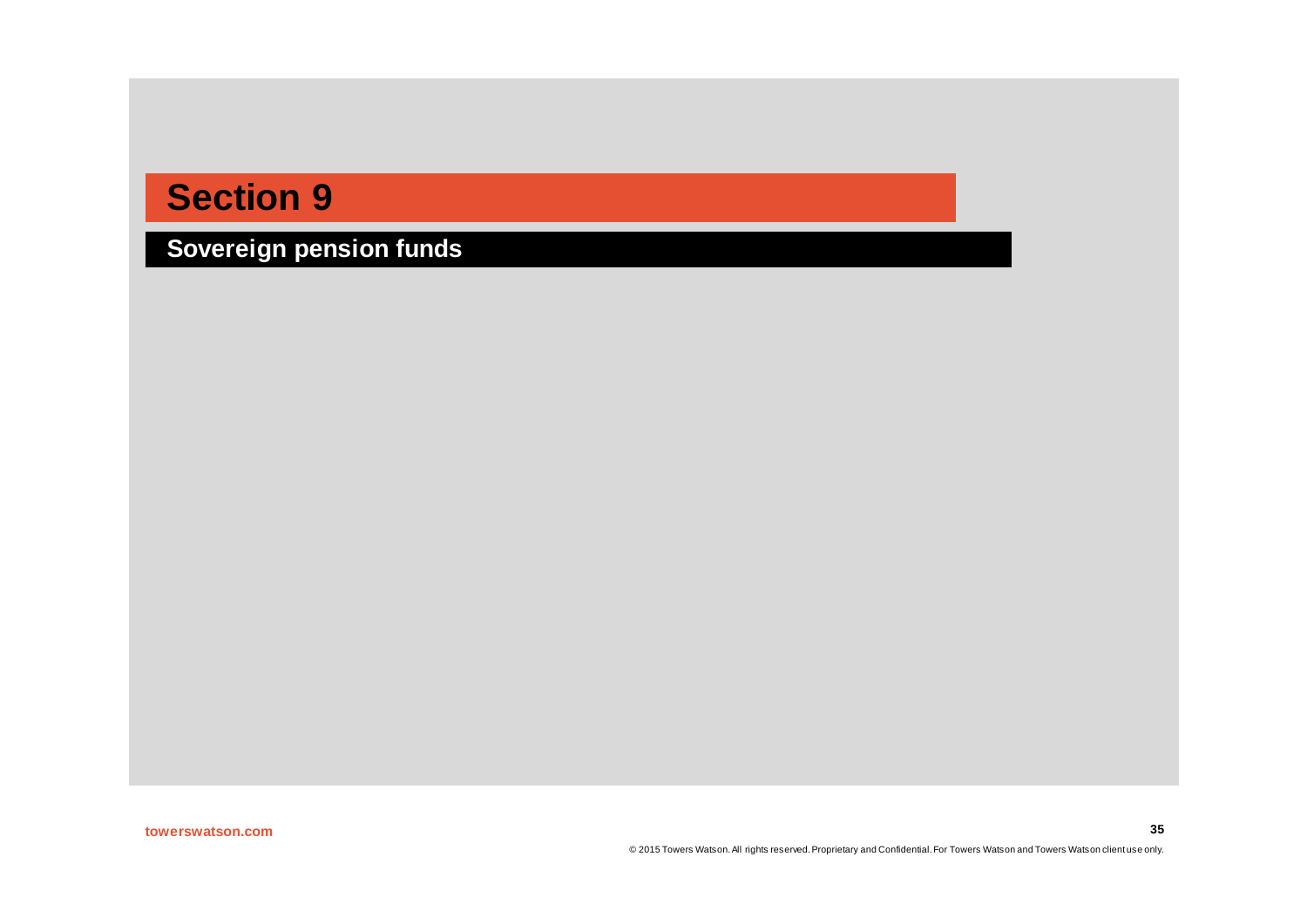### **Sovereign pension funds in the P&I/TW 300\* (in US\$ million)**

| <b>Rank Fund</b>                         | Market       | <b>Total assets</b>     | <b>Rank Fund</b>                    |                                                                                                     | Market                                           | <b>Total assets</b>    |
|------------------------------------------|--------------|-------------------------|-------------------------------------|-----------------------------------------------------------------------------------------------------|--------------------------------------------------|------------------------|
| 1. Government Pension Investment         | Japan        | \$1,143,838             | 19. AP Fonden 1                     |                                                                                                     | Sweden                                           | \$35,980               |
| 2. Government Pension Fund               | Norway       | \$884,031               | 20. AP Fonden 7                     |                                                                                                     | Sweden                                           | \$29,329               |
| 3. National Pension                      | South Korea  | \$429,794               | 21. Ireland Strategic Investment    |                                                                                                     | Ireland                                          | $$25,410^{-1}$         |
| 4. National Social Security              | China        | \$247,361               | 22. Zilverfond                      |                                                                                                     | Belgium                                          | \$25,116               |
| 5. Canada Pension                        | Canada       | $$228,431$ <sup>1</sup> | 23. State Pension                   |                                                                                                     | Finland                                          | \$21,296               |
| 6. Central Provident Fund                | Singapore    | \$207,872               | 24. New Zealand Superannuation      |                                                                                                     | New Zealand                                      | $$18,306$ <sup>5</sup> |
| 7. Employees Provident Fund              | Malaysia     | \$184,697               | 25. Social Insurance Funds          |                                                                                                     | Vietnam                                          | \$17,283               |
| 8. GEPF                                  | South Africa | $$123,204$ <sup>2</sup> | 26. FEFSS                           |                                                                                                     | Portugal                                         | \$16,340               |
| 9. Future Fund                           | Australia    | \$89,170                | 27. Fonds de Comp./Securite Sociale |                                                                                                     | Luxembourg                                       | \$16,250               |
| 10. Employees' Provident                 | India        | $$80,741$ $^{2,3}$      |                                     |                                                                                                     |                                                  |                        |
| 11. National Wealth Fund                 | Russia       | $$75,344$ <sup>4</sup>  |                                     |                                                                                                     |                                                  |                        |
| 12. Labor Pension Fund                   | Taiwan       | \$64,784                |                                     |                                                                                                     |                                                  |                        |
| 13. Public Institute for Social Security | Kuwait       | \$58,895 $^{1,3}$       | Notes:                              | * Definition: Sovereign pension funds are                                                           |                                                  |                        |
| 14. Fondo de Reserva Seguridad           | Spain        | \$50,377                | 1 As of March 31, 2015              | established by national authorities for the<br>meeting of pension liabilities. We acknowledge       |                                                  |                        |
| <b>15. FRR</b>                           | France       | \$45,012                | 2 As of March 31, 2014              |                                                                                                     |                                                  |                        |
| 16. AP Fonden 3                          | Sweden       | \$40,717                | 3 Estimate                          | that there are many other state-sponsored funds<br>established – we have attempted to restrict this |                                                  |                        |
| 17. AP Fonden 4                          | Sweden       | \$37,128                | 4 As of Jan. 1, 2015                |                                                                                                     | list to funds specifically sponsored by national |                        |
| 18. AP Fonden 2                          | Sweden       | \$37,018                | 5 As of June 30, 2014               | authorities.                                                                                        |                                                  |                        |

• These funds represented 27.6% of total assets in the ranking, slightly below last years' share of 28.3%.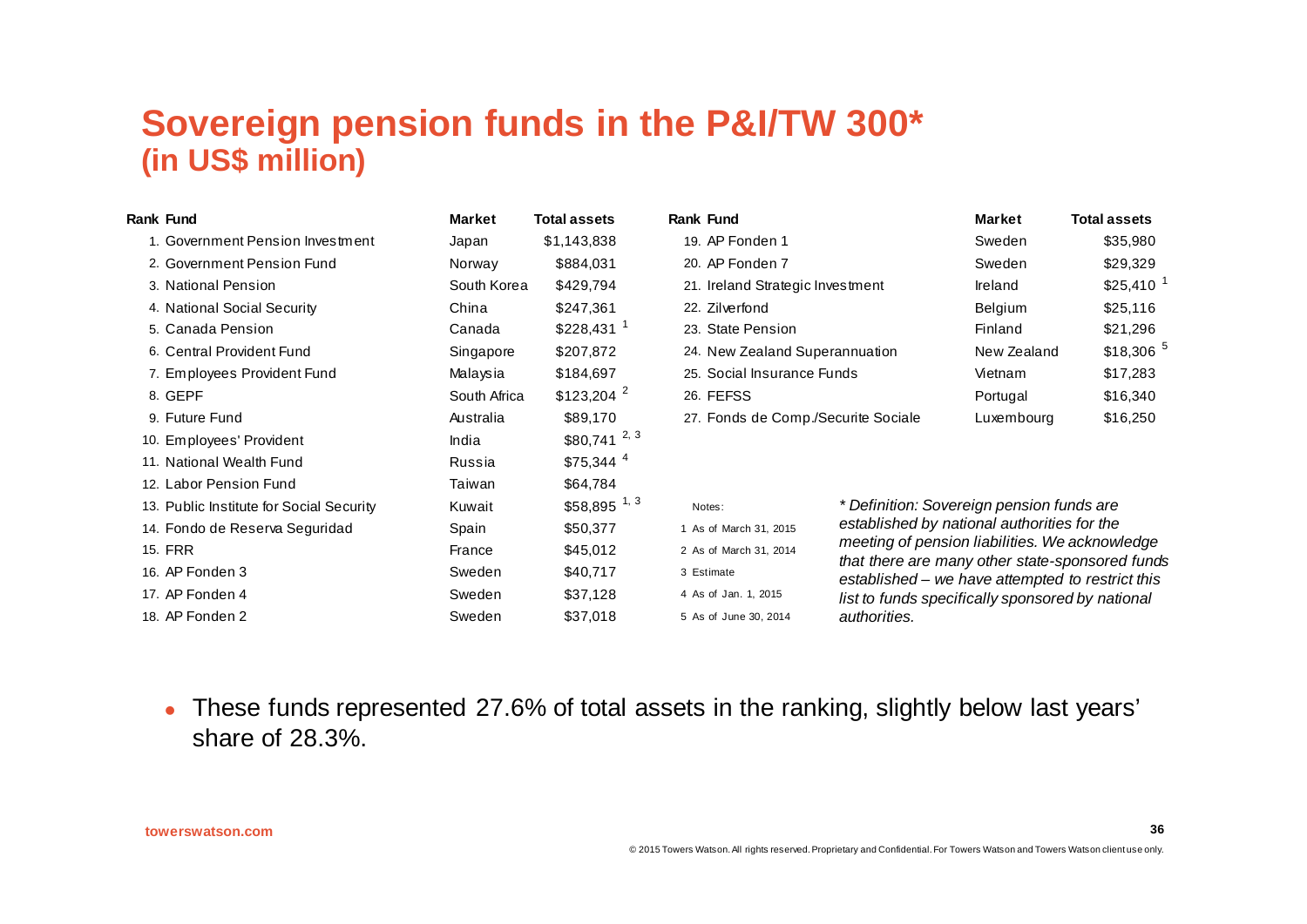### **Sovereign pension funds vs. Sovereign wealth funds (in US\$ billion)**



- As of December 2014, sovereign wealth funds (SWF) accounted for US\$ 7,057 billion in assets, while sovereign pension funds totaled US\$ 4,234 billion.
- According to the SWF Institute, sovereign wealth funds' assets grew by 15.6% during 2014, compared to 0.6% for the sovereign pension funds in the TW/P&I 300 study.

**Source: SWF Institute:<http://www.swfinstitute.org/fund-rankings>/**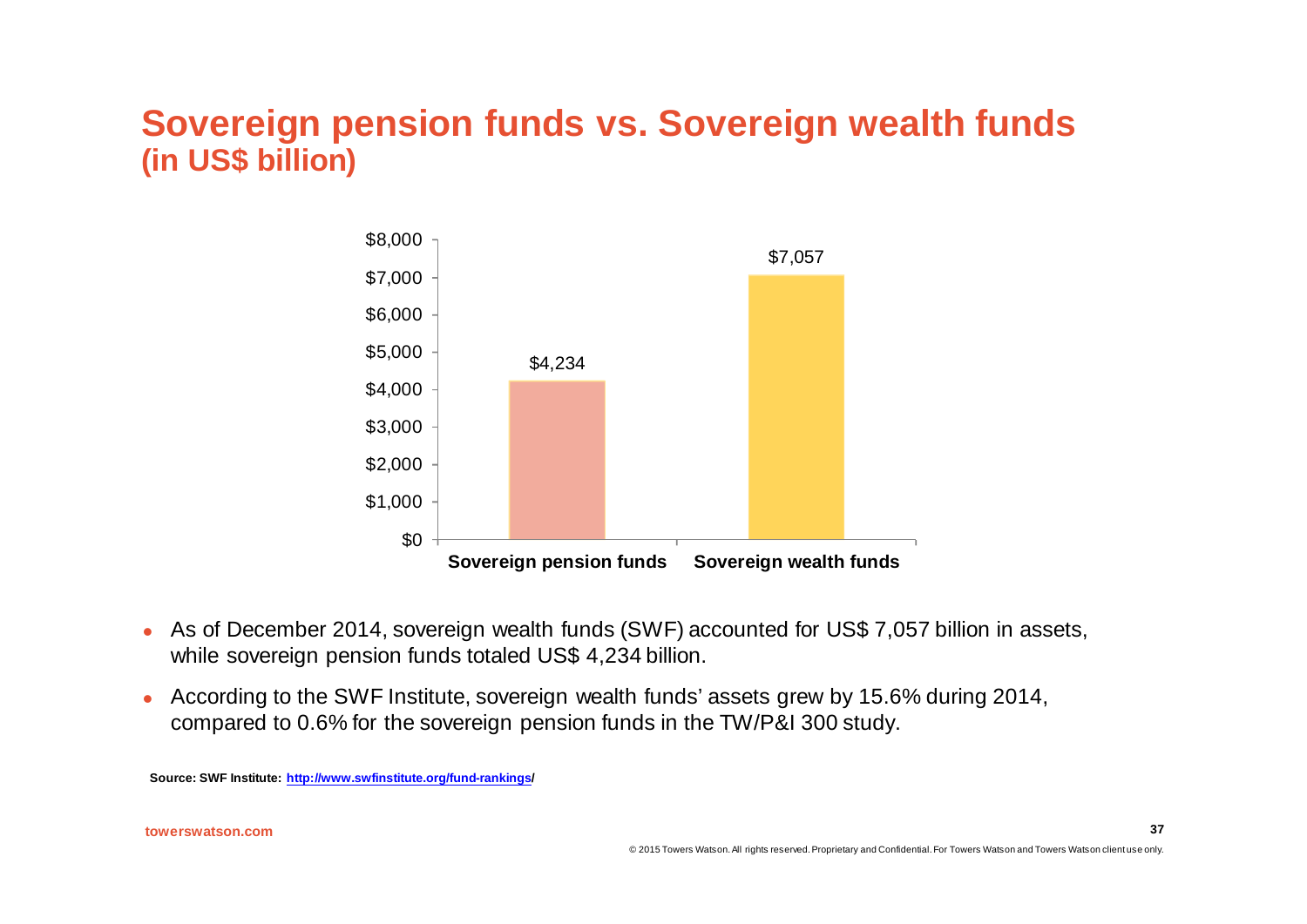**Full P&I / TW 300 ranking**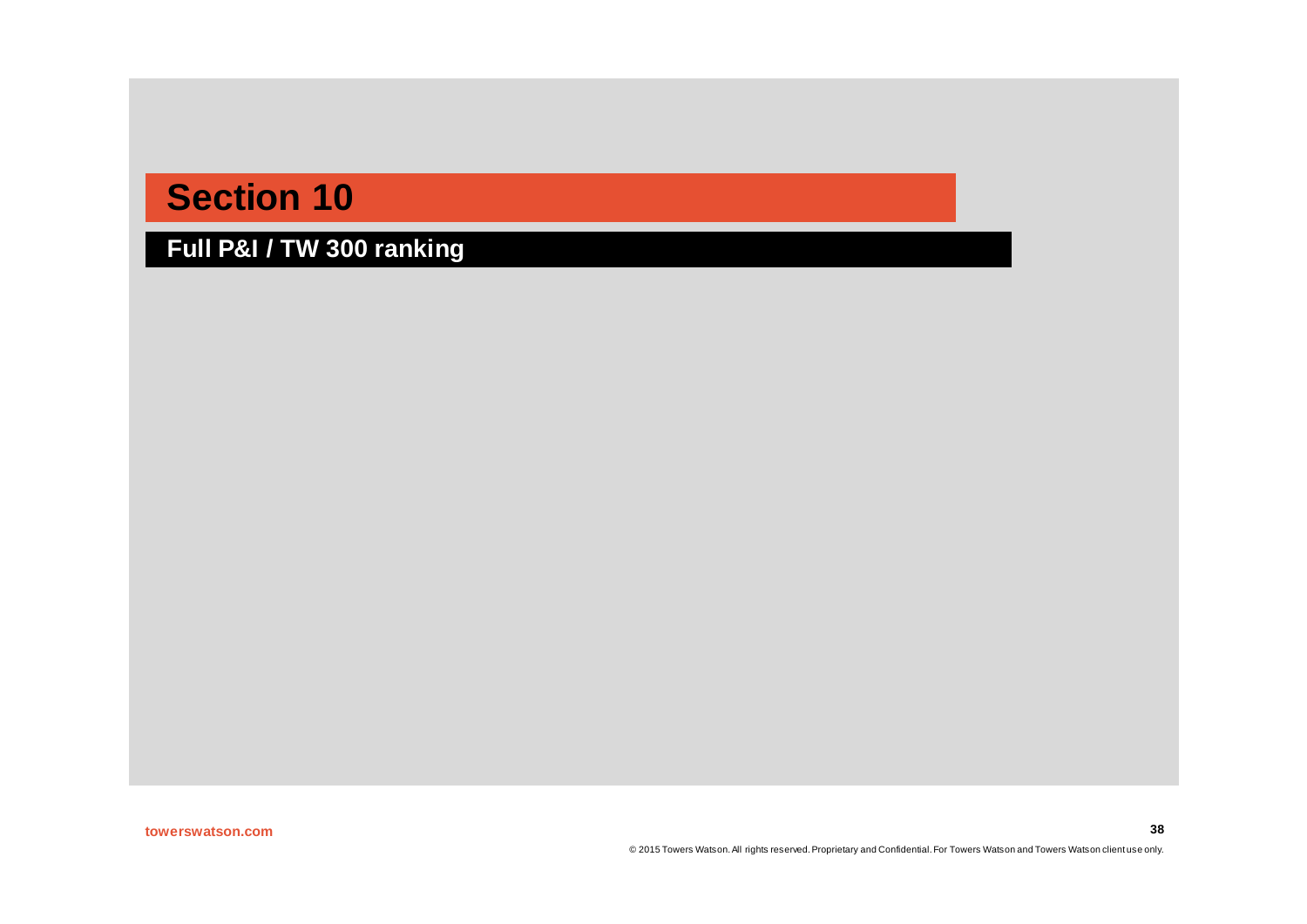| <b>Rank Fund</b>                 | <b>Market</b>      | <b>Total Assets</b>     | <b>Rank Fund</b>                 | <b>Market</b>      | <b>Total Assets</b>    |
|----------------------------------|--------------------|-------------------------|----------------------------------|--------------------|------------------------|
| 1. Government Pension Investment | Japan              | \$1,143,838             | 21. Boeing                       | U.S.               | \$106,042              |
| 2. Government Pension Fund       | Norway             | \$884,031               | 22. New York State Teachers      | U.S.               | \$103,648              |
| 3. National Pension              | South Korea        | \$429,794               | 23. IBM                          | U.S.               | \$101,855              |
| 4. Federal Retirement Thrift     | U.S.               | \$422,200               | 24. Wisconsin Investment Board   | U.S.               | \$100,214              |
| 5. ABP                           | <b>Netherlands</b> | \$418,745               | 25. Pension Fund Association     | Japan              | \$98,094               |
| 6. California Public Employees   | U.S.               | \$296,744               | 26. North Carolina               | U.S.               | \$97,178               |
| 7. National Social Security      | China              | \$247,361               | 27. Ohio Public Employees        | U.S.               | \$90,942               |
| 8. Canada Pension                | Canada             | $$228,431$ <sup>1</sup> | 28. AT&T                         | U.S.               | \$89,248               |
| 9. PFZW                          | Netherlands        | $$215,006$ <sup>1</sup> | 29. Future Fund                  | Australia          | \$89,170               |
| 10. Central Provident Fund       | Singapore          | \$207,872               | 30. Alecta                       | Sweden             | \$88,271               |
| 11. Local Government Officials   | Japan              | \$194,696               | 31. General Motors               | U.S.               | \$85,598               |
| 12. California State Teachers    | U.S.               | \$186,954               | 32. Washington State Board       | U.S.               | \$85,498               |
| 13. Employees Provident Fund     | Malaysia           | \$184,697               | 33. New Jersey                   | U.S.               | \$81,884               |
| 14. New York State Common        | U.S.               | \$178,252               | 34. Employees' Provident         | India              | $$80,741$ $^{2,3}$     |
| 15. New York City Retirement     | U.S.               | \$158,702               | 35. National Wealth Fund         | Russia             | $$75,344$ <sup>4</sup> |
| 16. Florida State Board          | U.S.               | \$154,657               | 36. Bayerische Versorgungskammer | Germany            | \$75,020               |
| 17. Ontario Teachers             | Canada             | \$133,282               | 37. General Electric             | U.S.               | \$74,821               |
| 18. Texas Teachers               | U.S.               | \$128,933               | 38. Royal Dutch Shell            | <b>Netherlands</b> | $$73,990$ <sup>5</sup> |
| 19. GEPF                         | South Africa       | $$123,204$ <sup>2</sup> | 39. Ohio State Teachers          | U.S.               | \$73,380               |
| 20. ATP                          | Denmark            | \$122,028               | 40. California University        | U.S.               | \$71,801               |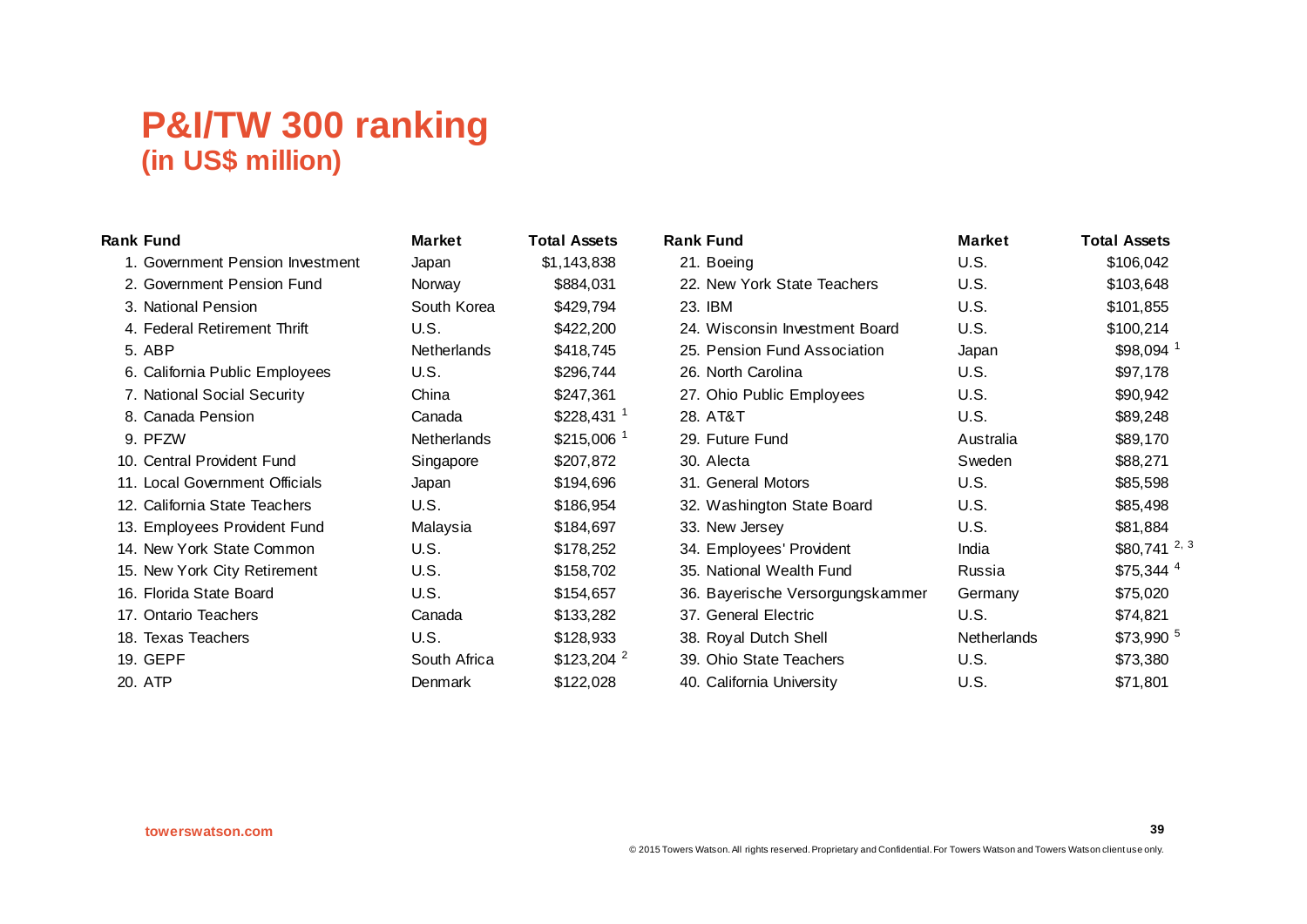| <b>Rank Fund</b>                         | <b>Market</b>      | <b>Total Assets</b>    | <b>Rank Fund</b>                 | <b>Market</b> | <b>Total Assets</b>    |
|------------------------------------------|--------------------|------------------------|----------------------------------|---------------|------------------------|
| 41. Oregon Public Employees              | U.S.               | \$71,571               | 61. Ford Motor                   | U.S.          | \$57,082               |
| 42. Metaal/tech. Bedrijven               | <b>Netherlands</b> | \$71,044               | 62. AMF Pension                  | Sweden        | \$54,953               |
| 43. AustralianSuper                      | Australia          | \$68,749               | 63. Royal Bank of Scotland Group | U.K.          | $$53,535$ <sup>6</sup> |
| 44. BT Group                             | U.K.               | $$67,975$ <sup>1</sup> | 64. United Nations Joint Staff   | U.S.          | \$52,876               |
| 45. Virginia Retirement                  | U.S.               | \$67,866               | 65. Healthcare of Ontario        | Canada        | \$52,500               |
| 46. National Public Service              | Japan              | \$67,525               | 66. Pennsylvania School Empl.    | U.S.          | \$51,095               |
| 47. Minnesota State Board                | U.S.               | \$66,821               | 67. Fondo de Reserva Seguridad   | Spain         | \$50,377               |
| 48. Michigan Retirement                  | U.S.               | \$66,663               | 68. Keva                         | Finland       | \$50,077               |
| 49. Georgia Teachers                     | U.S.               | \$66,525               | 69. Public School Employees      | Japan         | \$48,751               |
| 50. Lockheed Martin                      | U.S.               | \$65,495               | 70. Electricity Supply Pension   | U.K.          | \$48,730 <sup>2</sup>  |
| 51. Bouwnijverheid                       | <b>Netherlands</b> | \$64,914               | 71. Varma                        | Finland       | \$48,447               |
| 52. Universities Superannuation          | U.K.               | $$64,825$ <sup>2</sup> | 72. Quebec Government & Public   | Canada        | \$48,239               |
| 53. Labor Pension Fund                   | Taiwan             | \$64,784               | 73. Tennessee Consolidated       | U.S.          | \$47,673               |
| 54. PFA Pension                          | Denmark            | \$64,777               | 74. Colorado Employees           | U.S.          | \$47,644               |
| 55. Previ                                | Brazil             | \$62,856               | 75. PME                          | Netherlands   | \$47,609               |
| 56. Ontario Municipal Employees          | Canada             | \$62,204               | 76. Verizon                      | U.S.          | \$46,725               |
| 57. Massachusetts PRIM                   | U.S.               | \$59,919               | 77. Los Angeles County Empl.     | U.S.          | \$46,643               |
| 58. Lloyds Banking Group                 | U.K.               | $$59,415$ <sup>6</sup> | 78. Organization for Workers     | Japan         | \$46,346               |
| 59. Public Institute for Social Security | Kuwait             | \$58,895 $1, 3$        | 79. Bank of America              | U.S.          | \$46,200               |
| 60. Public Service Pension Plan          | Canada             | $$58,814$ <sup>2</sup> | 80. AFP Provida                  | Chile         | \$46,064               |
|                                          |                    |                        |                                  |               |                        |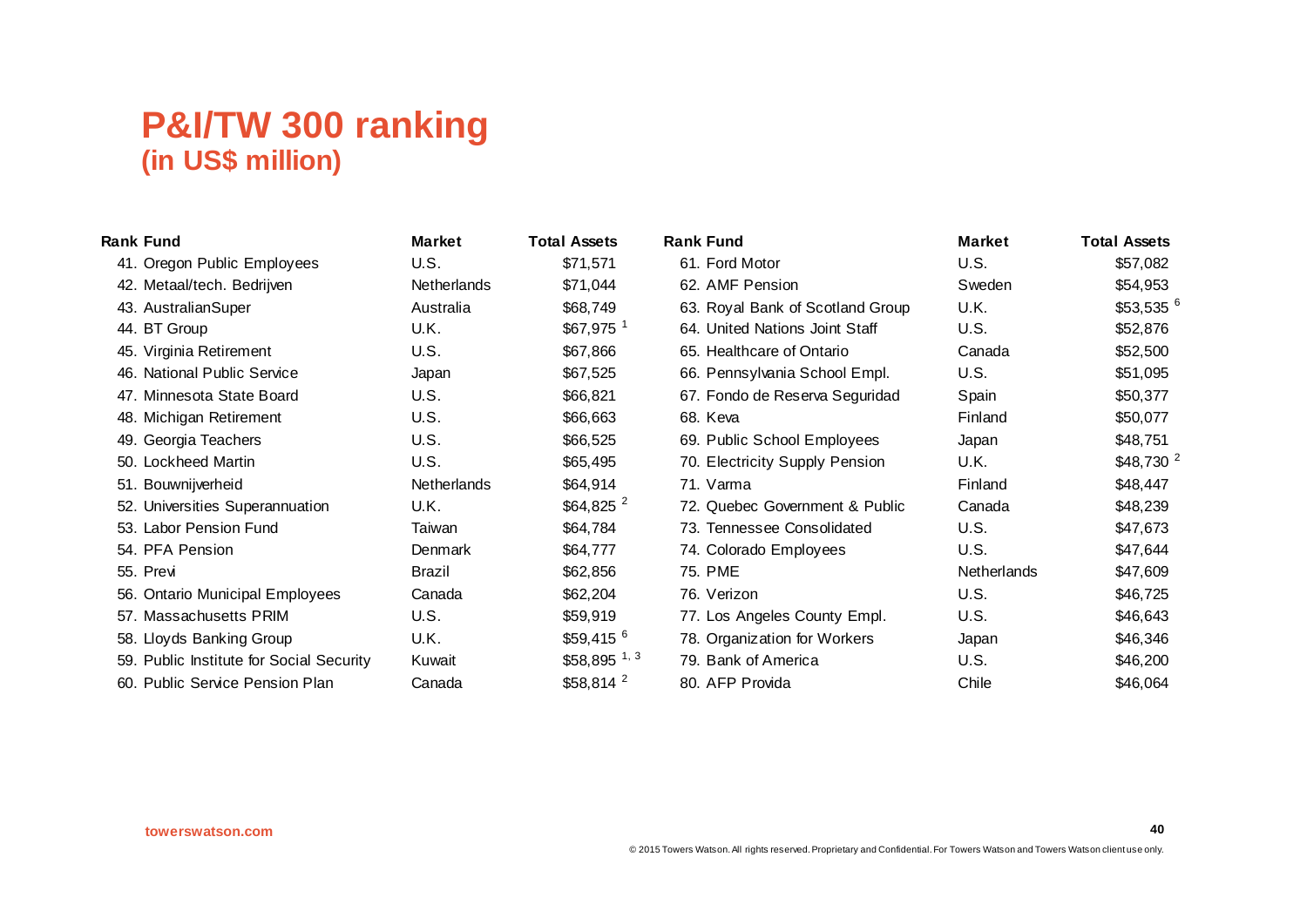| <b>Rank Fund</b>              | <b>Market</b> | <b>Total Assets</b> | <b>Rank Fund</b>                  | <b>Market</b> | <b>Total Assets</b> |
|-------------------------------|---------------|---------------------|-----------------------------------|---------------|---------------------|
| 81. United Parcel Service     | U.S.          | \$45,942            | 101. Missouri Schools & Education | U.S.          | \$37,499            |
| 82. QSuper                    | Australia     | \$45,430            | 102. AP Fonden 4                  | Sweden        | \$37,128            |
| 83. United Technologies       | U.S.          | \$45,315            | 103. AP Fonden 2                  | Sweden        | \$37,018            |
| 84. FRR                       | France        | \$45,012            | 104. Teamsters, Western Conf.     | U.S.          | \$36,605            |
| 85. Quebec Pension            | Canada        | \$44,838            | 105. AP Fonden 1                  | Sweden        | \$35,980            |
| 86. Maryland State Retirement | U.S.          | \$44,746            | 106. HSBC Bank                    | U.K.          | \$35,244            |
| 87. Illinois Teachers         | U.S.          | \$44,465            | 107. Alabama Retirement           | U.S.          | \$35,059            |
| 88. Northrop Grumman          | U.S.          | \$44,243            | 108. Exxon Mobil                  | U.S.          | \$35,040            |
| 89. AFP Habitat               | Chile         | \$42,728            | 109. South Carolina Public Empl.  | U.S.          | \$34,950            |
| 90. Afore XXI Banorte         | Mexico        | $$42,405$ $^7$      | 110. AFP Cuprum                   | Chile         | \$34,896            |
| 91. Wells Fargo               | U.S.          | \$42,081            | 111. Private Schools Employees    | Japan         | \$34,690            |
| 92. Barclays Bank U.K.        | U.K.          | \$41,799            | 112. B.C. Municipal               | Canada        | \$34,598            |
| 93. Sampension                | Denmark       | \$41,441            | 113. J.P. Morgan Chase            | U.S.          | \$34,441            |
| 94. Ilmarinen                 | Finland       | \$41,377            | 114. FedEx                        | U.S.          | \$34,393            |
| 95. AP Fonden 3               | Sweden        | \$40,717            | 115. Illinois Municipal           | U.S.          | \$34,069            |
| 96. First State Super         | Australia     | \$40,580            | 116. AFP Capital                  | Chile         | \$33,916            |
| 97. Alcatel-Lucent            | U.S.          | \$39,536            | 117. Arizona State Retirement     | U.S.          | \$33,745            |
| 98. Bundes Pensionskasse      | Switzerland   | \$37,868            | 118. Railways Pensions            | U.K.          | \$33,736            |
| 99. Kaiser                    | U.S.          | \$37,826            | 119. Raytheon                     | U.S.          | \$33,504            |
| 100. UniSuper                 | Australia     | \$37,804            | 120. Nevada Public Employees      | U.S.          | \$33,309            |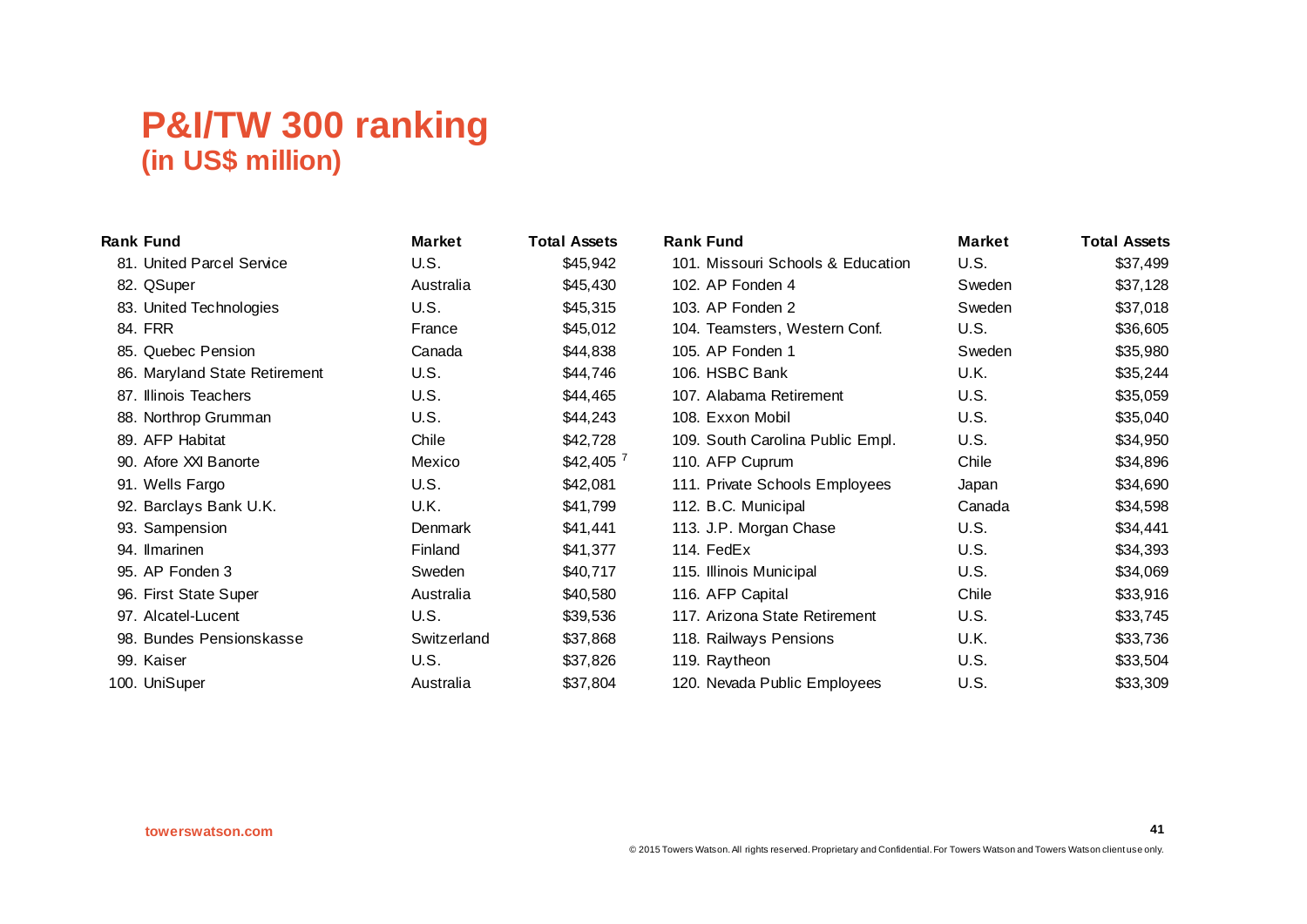| <b>Rank Fund</b>                  | <b>Market</b> | <b>Total Assets</b>    | <b>Rank Fund</b>                     | <b>Market</b>      | <b>Total Assets</b> |
|-----------------------------------|---------------|------------------------|--------------------------------------|--------------------|---------------------|
| 121. Chevron                      | U.S.          | \$32,894               | 141. BVK des Kantons Zurich          | Switzerland        | \$28,598            |
| 122. State Super                  | Australia     | \$32,097               | 142. Texas Employees                 | <b>U.S.</b>        | \$28,544            |
| 123. British Airways              | U.K.          | \$32,086               | 143. ABN AMRO Pensioenfonds          | <b>Netherlands</b> | \$28,540            |
| 124. BP                           | U.K.          | \$31,773               | 144. REST                            | Australia          | \$28,455            |
| 125. BAE Systems                  | U.K.          | \$31,427               | 145. Afore Banamex                   | Mexico             | $$28,287$ $^7$      |
| 126. British Coal Pension Schemes | U.K.          | $$31,154$ <sup>8</sup> | 146. CSC                             | Australia          | \$28,071            |
| 127. Retirement Fund-KWAP         | Malaysia      | $$30,753$ <sup>8</sup> | 147. Porvenir                        | Colombia           | \$27,752            |
| 128. Utah State Retirement        | U.S.          | \$30,649               | 148. Iowa Public Employees           | U.S.               | \$27,660            |
| 129. National Pension Association | Japan         | \$30,507               | 149. DuPont                          | <b>U.S.</b>        | \$27,604            |
| 130. ING Pensioenfonds            | Netherlands   | \$30,407               | 150. PensionDanmark                  | Denmark            | \$27,522            |
| 131. BVV                          | Germany       | \$30,392               | 151. Johnson & Johnson               | U.S.               | \$26,923            |
| 132. National Grid                | U.K.          | $$30,310^{-1}$         | <b>152. FCA US</b>                   | U.S.               | \$26,816            |
| 133. Pennsylvania Employees       | U.S.          | \$30,204               | 153. Local Authorities Pension Board | Canada             | \$26,566            |
| 134. Honeywell                    | U.S.          | \$30,195               | 154. Alaska Retirement               | U.S.               | \$26,439            |
| 135. Indiana Public Retirement    | U.S.          | \$29,833               | 155. Mississippi Employees           | U.S.               | \$26,362            |
| 136. State Farm                   | U.S.          | \$29,783               | 156. National Railroad               | U.S.               | \$26,113            |
| 137. Hewlett-Packard              | U.S.          | \$29,612               | 157. Vervoer                         | Netherlands        | \$25,461            |
| 138. AP Fonden 7                  | Sweden        | \$29,329               | 158. Ireland Strategic Investment    | Ireland            | $$25,410^{-1}$      |
| 139. Rabobank                     | Netherlands   | \$29,110               | 159. Petros                          | Brazil             | \$25,388 $3$        |
| 140. Connecticut Retirement       | U.S.          | \$28,932               | 160. Afore Sura                      | Mexico             | \$25,135 $^7$       |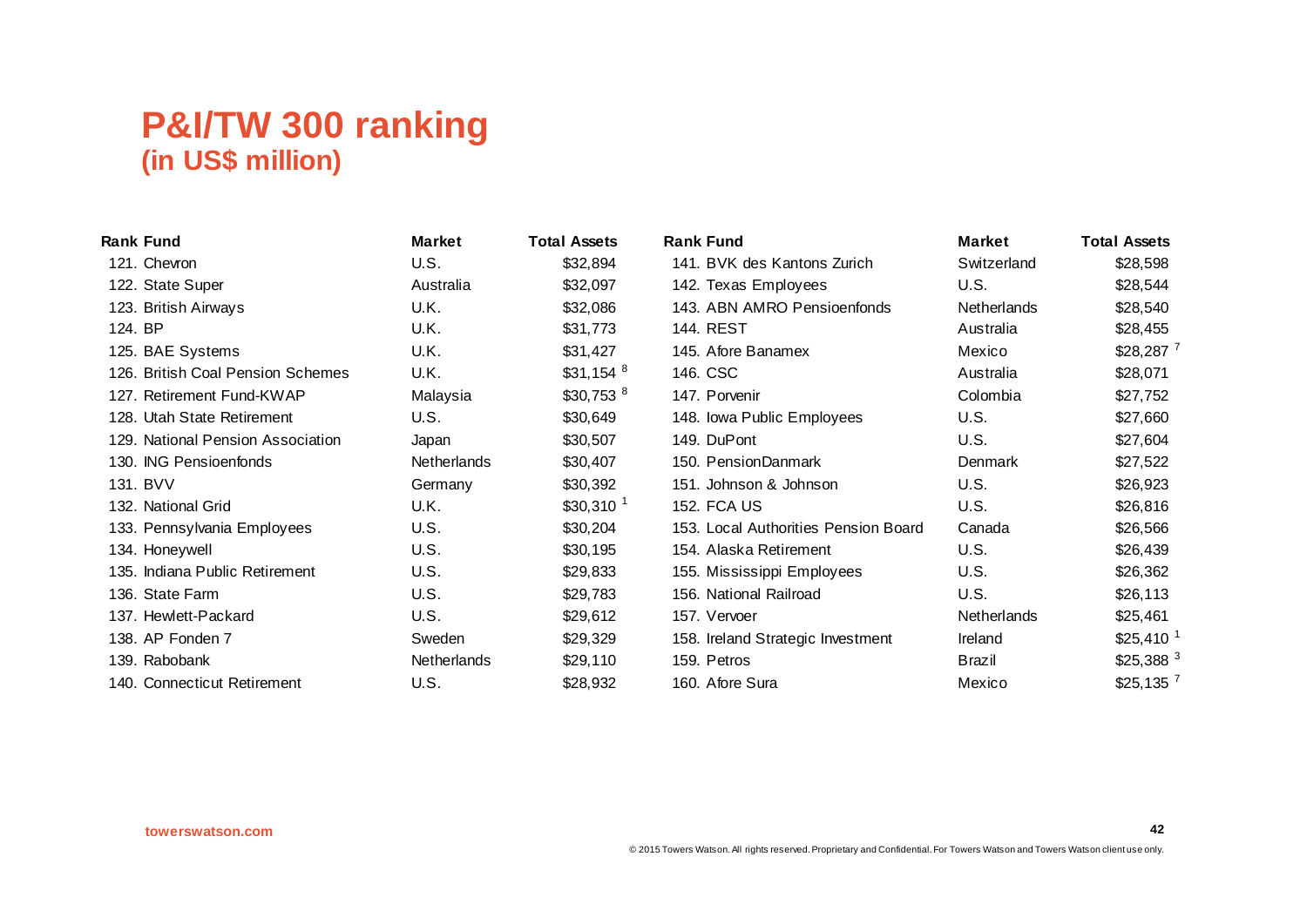| <b>Rank Fund</b>                  | <b>Market</b> | <b>Total Assets</b>    | <b>Rank Fund</b>                 | <b>Market</b>  | <b>Total Assets</b> |
|-----------------------------------|---------------|------------------------|----------------------------------|----------------|---------------------|
| 161. Zilverfond                   | Belgium       | \$25,116               | 181. Protección                  | Colombia       | \$23,021            |
| 162. Sunsuper                     | Australia     | \$25,099               | 182. Aviva                       | U.K.           | \$22,955            |
| 163. VBL                          | Germany       | \$24,987 $3$           | 183. Dow Chemical                | <b>U.S.</b>    | \$22,786            |
| 164. Citigroup                    | U.S.          | \$24,935               | 184. San Francisco City & County | U.S.           | \$22,612            |
| 165. Unilever                     | U.K.          | \$24,786 $^6$          | 185. Industriens Pension         | <b>Denmark</b> | \$22,558            |
| 166. HESTA                        | Australia     | \$24,503               | 186. 3M                          | U.S.           | \$22,310            |
| 167. Texas County & District      | U.S.          | \$24,405               | <b>187. BASF</b>                 | Germany        | \$22,085 $^6$       |
| 168. Pfizer                       | U.S.          | \$24,292               | 188. Caterpillar                 | U.S.           | \$21,936            |
| 169. Nestle                       | Switzerland   | $$24,274$ <sup>6</sup> | 189. Wal-Mart Stores             | U.S.           | \$21,781            |
| 170. UBS                          | Switzerland   | \$24,082               | 190. Philips                     | Netherlands    | \$21,595            |
| 171. Elo Mutual Pension Insurance | Finland       | \$24,042               | 191. Government Pension          | Thailand       | \$21,489 $8$        |
| 172. Greater Manchester           | U.K.          | \$24,031               | 192. Exelon                      | U.S.           | \$21,380            |
| 173. Cbus                         | Australia     | \$23,801               | 193. State Pension               | Finland        | \$21,296            |
| 174. Delta Air Lines              | U.S.          | \$23,767               | 194. Afore Profuturo GNP         | Mexico         | $$21,268$ $^7$      |
| 175. American Airlines            | U.S.          | \$23,632               | 195. FUNCEF                      | <b>Brazil</b>  | \$21,184            |
| 176. Grafische Bedrijven          | Netherlands   | \$23,590               | 196. ERAFP                       | France         | \$21,175            |
| 177. Texas Municipal Retirement   | U.S.          | \$23,588               | 197. Migros-Genossenschafts-Bund | Switzerland    | \$20,975            |
| 178. Mitsubishi UFJ Financial     | Japan         | $$23,467$ <sup>1</sup> | 198. Procter & Gamble            | U.S.           | \$20,772            |
| 179. Strathclyde Pension Fund     | U.K.          | \$23,239               | 199. B.C. Public Service         | Canada         | $$20,440$ $^2$      |
| 180. Shell Oil                    | U.S.          | \$23,046               | 200. Novartis                    | Switzerland    | \$20,434 $6$        |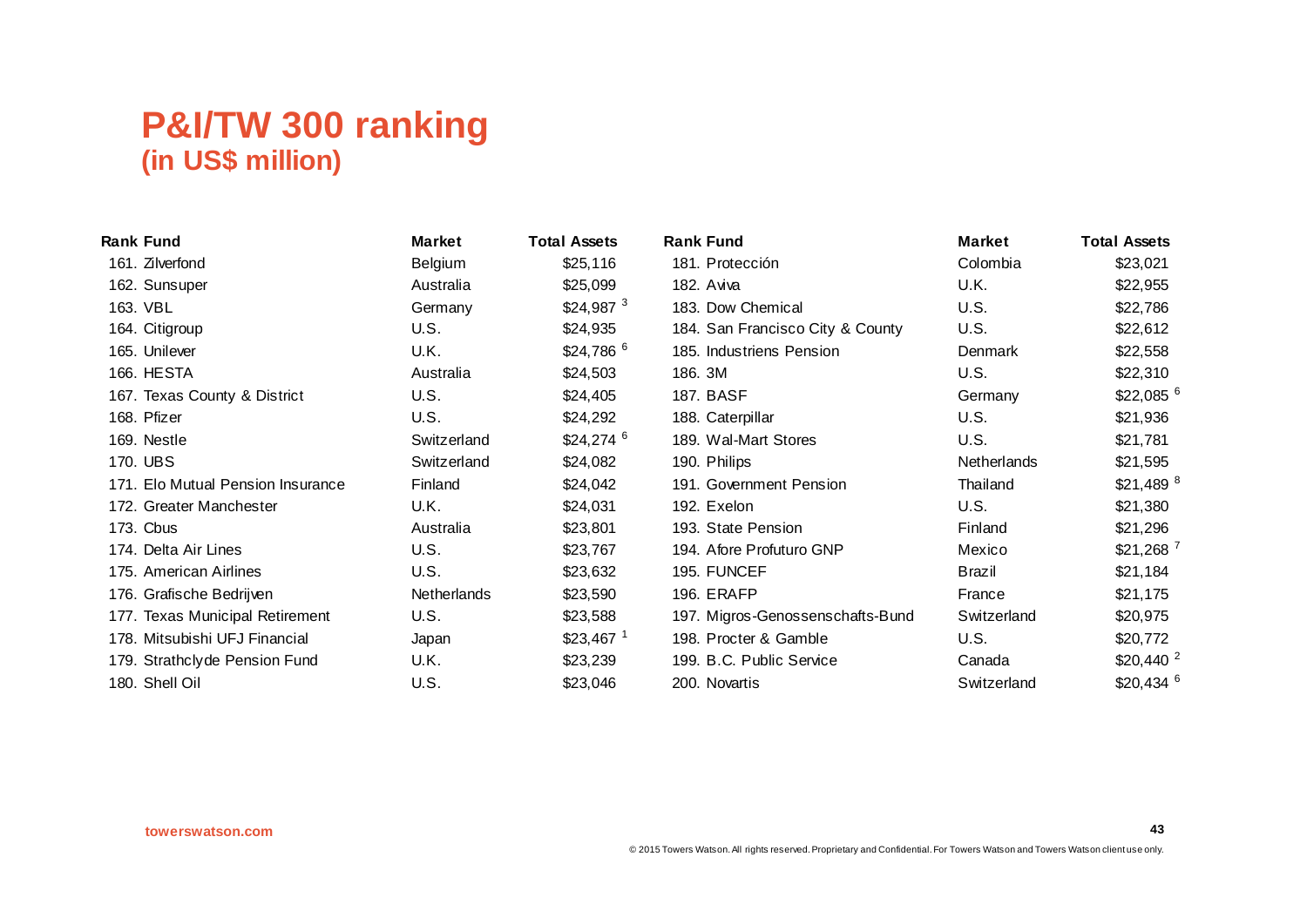| <b>Rank Fund</b>                  | <b>Market</b> | <b>Total Assets</b>    | <b>Rank Fund</b>                      | <b>Market</b> | <b>Total Assets</b>     |
|-----------------------------------|---------------|------------------------|---------------------------------------|---------------|-------------------------|
| 201. Government Service Insurance | Philippines   | \$20,313 $9$           | 221. Illinois State Universities      | U.S.          | \$18,482                |
| 202. Teamsters, Central States    | U.S.          | \$20,312               | 222. Labor Insurance Fund             | Taiwan        | $$18,424$ <sup>3</sup>  |
| 203. General Dynamics             | U.S.          | \$20,181               | 223. Los Angeles Fire & Police        | <b>U.S.</b>   | \$18,380                |
| 204. PepsiCo                      | U.S.          | \$19,930               | 224. New Zealand Superannuation       | New Zealand   | $$18,306$ <sup>10</sup> |
| 205. BBC                          | U.K.          | $$19,891$ <sup>1</sup> | 225. Siemens                          | Germany       | $$18,277$ <sup>8</sup>  |
| 206. British Steel Pension Scheme | U.K.          | \$19,744               | 226. Fujitsu                          | Japan         | \$18,203 $1,6$          |
| 207. B.C. Teachers                | Canada        | \$19,576               | 227. Magistrenes Pensionskasse        | Denmark       | \$18,189                |
| 208. Merck                        | U.S.          | \$19,477               | 228. Century Link                     | U.S.          | \$18,139                |
| 209. PG&E                         | U.S.          | \$19,429               | 229. Canada Post                      | Canada        | \$18,047                |
| 210. AkzoNobel                    | U.K.          | $$19,347$ <sup>6</sup> | 230. United Methodist Church          | <b>U.S.</b>   | \$18,004                |
| 211. Prudential Financial         | U.S.          | \$19,334               | 231. World Bank                       | U.S.          | \$17,963                |
| 212. Daimler                      | Germany       | \$19,327               | 232. Hydro-Quebec                     | Canada        | \$17,927                |
| 213. Rolls-Royce                  | U.K.          | \$19,229               | 233. Laegernes Pensionskasse          | Denmark       | \$17,912                |
| 214. Nippon Telegraph & Telephone | Japan         | $$19,097$ <sup>1</sup> | 234. National Electric                | <b>U.S.</b>   | \$17,879                |
| 215. Ontario Pension Board        | Canada        | \$18,982               | 235. Kentucky Teachers                | U.S.          | \$17,713                |
| 216. Federal Reserve Employees    | U.S.          | \$18,963               | 236. Sygeplejersker og Lægesekretærer | Denmark       | \$17,613                |
| 217. Illinois State Board         | U.S.          | \$18,890               | 237. New York State Def. Comp.        | U.S.          | \$17,602                |
| 218. Public Service Pension Fund  | Taiwan        | \$18,835               | 238. Spoorwegpensioenfonds            | Netherlands   | \$17,516                |
| 219. ESSSuper                     | Australia     | \$18,828               | 239. Social Insurance Funds           | Vietnam       | \$17,283                |
| 220. GlaxoSmithKline              | U.K.          | \$18,778               | 240. Mizuho Financial Group           | Japan         | $$17,168$ <sup>1</sup>  |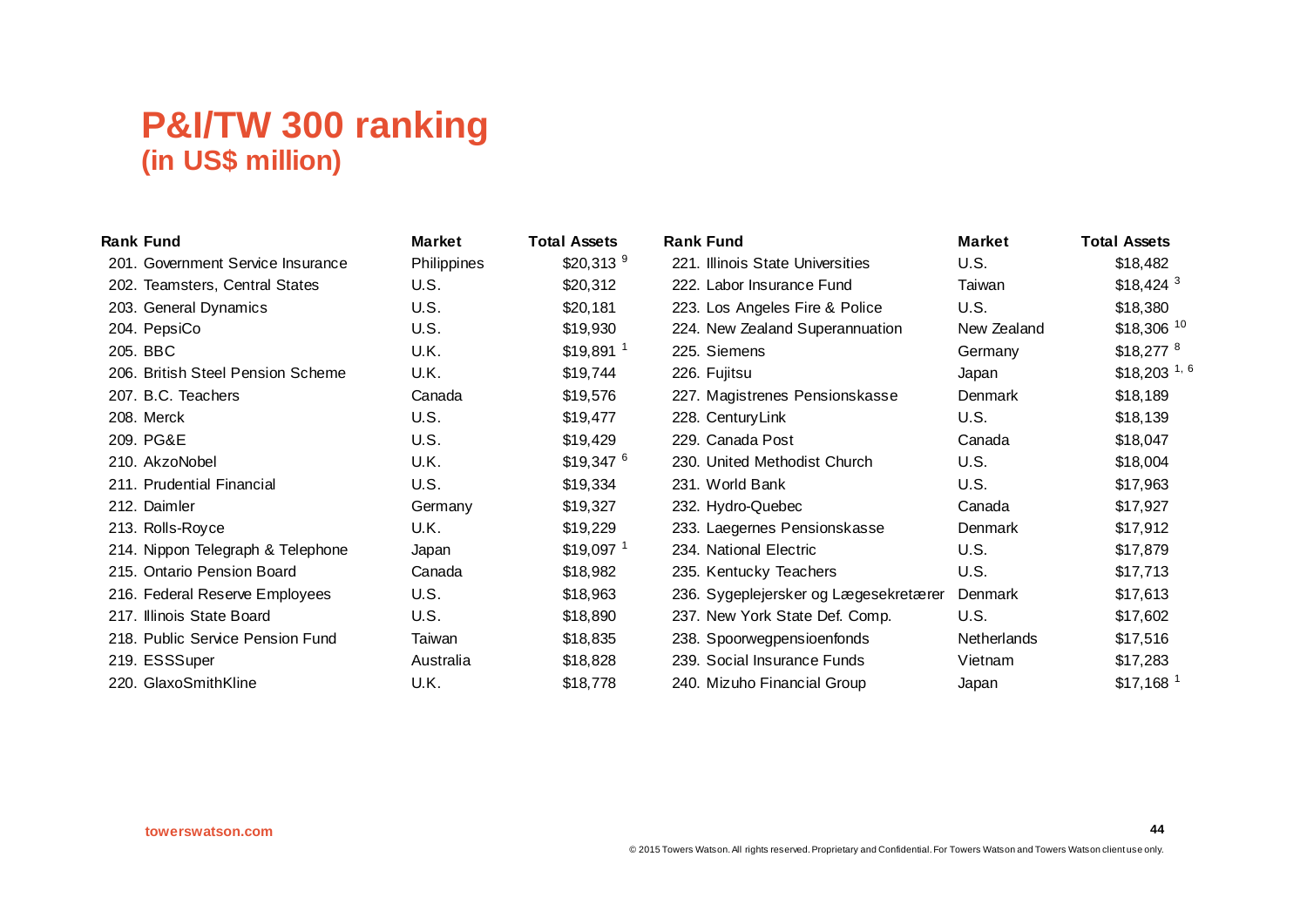| <b>Rank Fund</b>                     | <b>Market</b> | <b>Total Assets</b>     | <b>Rank Fund</b>                  | <b>Market</b> | <b>Total Assets</b>    |
|--------------------------------------|---------------|-------------------------|-----------------------------------|---------------|------------------------|
| 241. Bell Canada                     | Canada        | \$17,100                | 261. Walt Disney                  | <b>U.S.</b>   | \$15,596               |
| 242. Panasonic                       | Japan         | $$16,948$ <sup>1</sup>  | 262. National Rural Electric      | <b>U.S.</b>   | \$15,534               |
| 243. West Midlands Metropolitan      | U.K.          | \$16,827                | 263. Quebec Construction Industry | Canada        | \$15,530               |
| 244. Kansas Public Employees         | U.S.          | \$16,752                | 264. BP America                   | <b>U.S.</b>   | \$15,500               |
| 245. Super SA                        | Australia     | \$16,640                | 265. Georgia Employees            | <b>U.S.</b>   | \$15,391               |
| 246. Louisiana Teachers              | U.S.          | \$16,606                | 266. Canadian National Railways   | Canada        | \$15,324               |
| 247. United Continental Holdings     | U.S.          | \$16,500                | 267. OPSEU                        | Canada        | \$15,083               |
| 248. GESB                            | Australia     | \$16,485                | 268. Tesco                        | U.K.          | \$15,078 $6, 12$       |
| 249. SBB Pensionskasse               | Switzerland   | \$16,403                | 269. Air Canada                   | Canada        | \$15,041               |
| 250. FEFSS                           | Portugal      | \$16,340                | 270. MetLife                      | U.S.          | \$15,040               |
| 251. Fonds de Comp./Securite Sociale | Luxembourg    | \$16,250                | 271. Consolidated Edison          | U.S.          | \$14,951               |
| 252. West Yorkshire                  | U.K.          | $$16, 156$ $^2$         | 272. Government Employees Pension | South Korea   | $$14,929$ <sup>3</sup> |
| 253. Deere                           | U.S.          | \$16, 145               | 273. New York City Def. Comp.     | U.S.          | \$14,894               |
| 254. International Paper             | U.S.          | \$16,032                | 274. New Mexico Public Empl.      | U.S.          | \$14,870               |
| 255. Integra                         | Peru          | $$16,024$ <sup>11</sup> | 275. Intel                        | U.S.          | \$14,731               |
| 256. PK Post                         | Switzerland   | \$15,983                | 276. Arkansas Teachers            | U.S.          | \$14,685               |
| 257. Duke Energy                     | U.S.          | \$15,925                | 277. Banco Santander (U.K.)       | U.K.          | \$14,651               |
| 258. Allianz                         | Germany       | $$15,879$ <sup>6</sup>  | 278. Idaho Public Employees       | U.S.          | \$14,640               |
| 259. Credit Suisse                   | Switzerland   | \$15,762                | 279. Baden-Wurttembergische       | Germany       | \$14,624               |
| 260. City of Zurich                  | Switzerland   | \$15,687                | 280. Southern Co.                 | U.S.          | \$14,555               |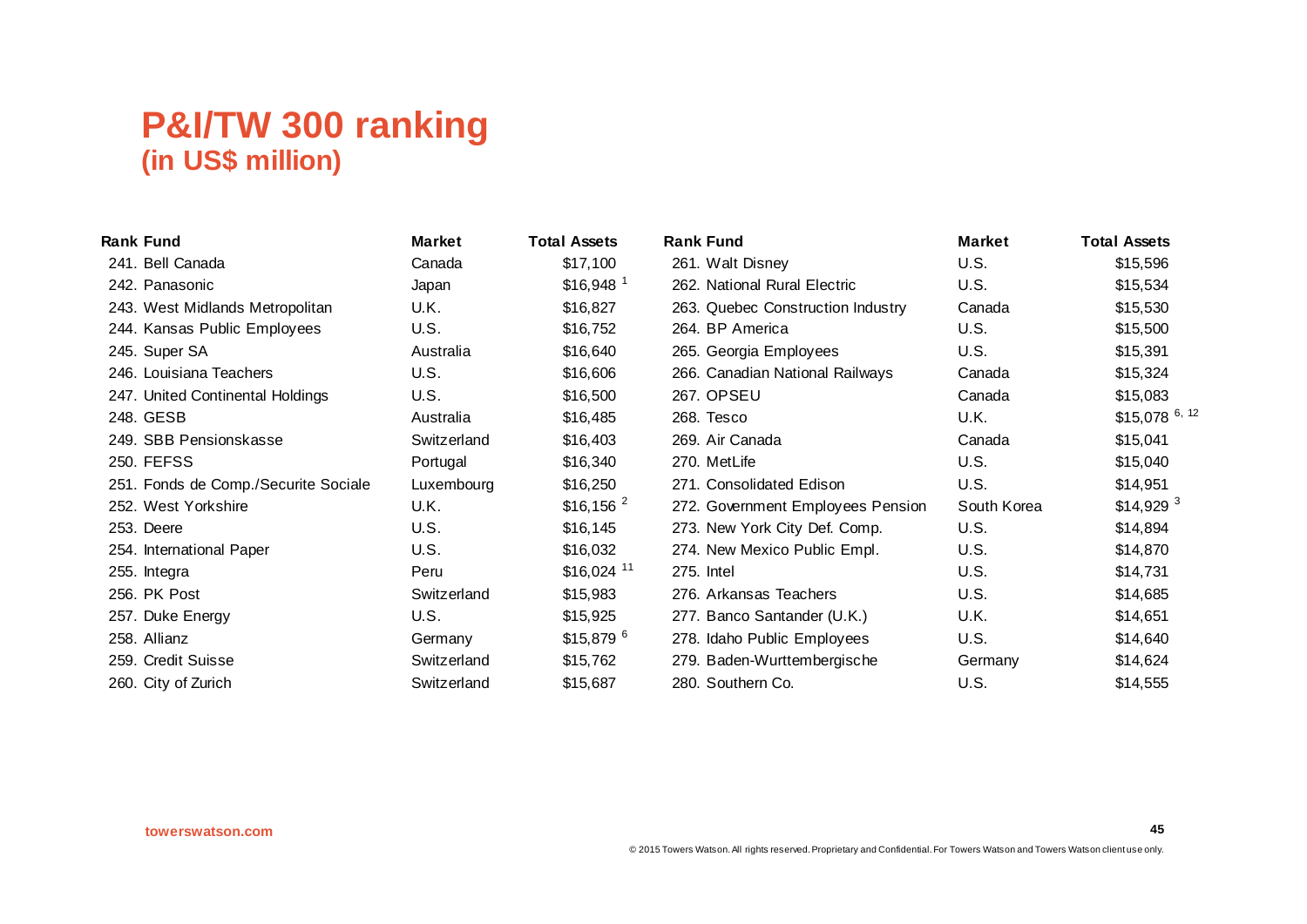| <b>Rank Fund</b>                    | <b>Market</b> | <b>Total Assets</b>     |
|-------------------------------------|---------------|-------------------------|
| 281. Ohio Police & Fire             | U.S.          | \$14,385                |
| 282. Teachers' Pension              | South Korea   | \$14,378                |
| 283. Siemens USA                    | U.S.          | \$14,377                |
| 284. Telmex                         | Mexico        | \$14,330                |
| 285. Hitachi                        | Japan         | $$14,217$ <sup>1</sup>  |
| 286. Operating Eng. International   | U.S.          | \$14,204                |
| 287. Nordrheinische Ärzteversorgung | Germany       | $$14,099$ <sup>3</sup>  |
| 288. Los Angeles City Employees     | U.S.          | \$14,090                |
| 289. Oklahoma Teachers              | U.S.          | \$13,989                |
| 290. Hawaii Employees               | U.S.          | \$13,923                |
| 291. Zenkoku Shinyo Kinko           | Japan         | $$13,907$ <sup>1</sup>  |
| 292. RWE                            | Germany       | \$13,829                |
| 293. HOSTPLUS                       | Australia     | \$13,717                |
| 294. Marks & Spencer                | U.K.          | \$13,394 13             |
| 295. Abbott Laboratories            | U.S.          | \$13,329                |
| 296. Bristol-Myers Squibb           | U.S.          | \$13,096                |
| 297. West Virginia Investment       | U.S.          | \$13,094                |
| 298. Telstra Super                  | Australia     | \$13,088                |
| 299. Avadis                         | Switzerland   | $$13,082$ <sup>14</sup> |
| 300. Liberty Mutual                 | U.S.          | \$13,020                |

#### *Notes:*

*US fund data was sourced from the P&I 1000, whilst figures for other regions were sourced from annual reports, websites, and direct communication with pension fund organisations.* 

*Fund data is as of December 31, 2014 except where shown.*

*Unless otherwise noted, domestic pension fund figures were considered.*

*1. As of March 31, 2015 2. As of March 31, 2014 3. Estimate 4. As of Jan. 1, 2015 5. Global figure (ex-U.S.) 6. Global figure 7. As of May 29, 2015 8. As of Sept. 30, 2014 9. As of Nov. 30, 2014 10. As of June 30, 2014 11. As of April 30, 2015 12. As of Feb. 28, 2015 13. As of March 28, 2015 14. As of Oct. 31, 2014*